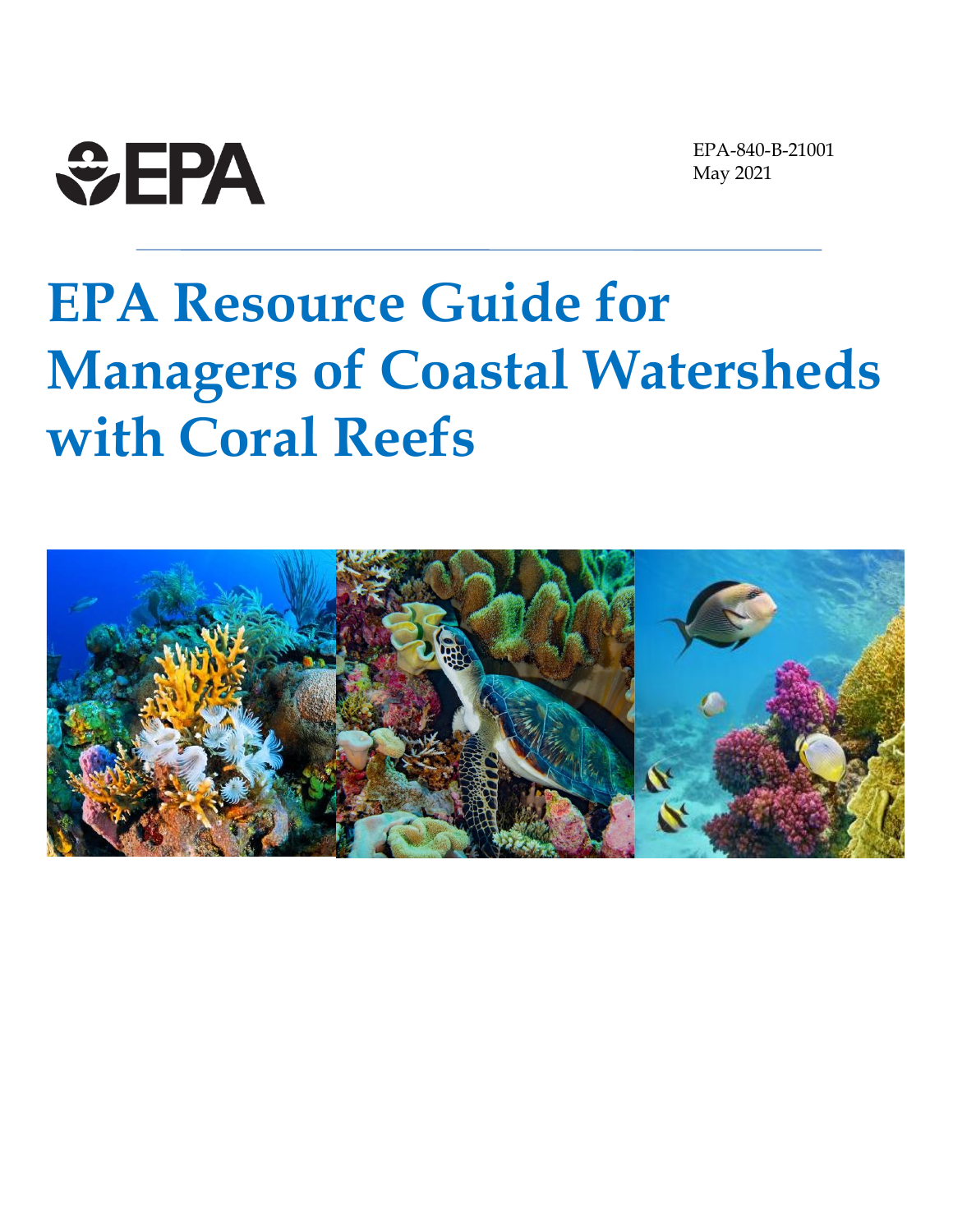#### **Table of Contents**

#### **[Background](#page-3-0)**

#### **[How to use this guide](#page-3-1)**

#### **[Financial Resources](#page-3-2)**

[Clean Water State Revolving Fund](#page-3-3)

[Decentralized Wastewater Management Systems](#page-5-0)

[Wetlands Program Development Grants](#page-6-0)

[Five Star and Urban Waters Grant Program](#page-7-0)

[Nonpoint Source Management Grants](#page-8-0)

[Water Finance Clearinghouse](#page-8-1)

[Water Pollution Control Grants](#page-9-0) [Monitoring Initiative Grants under Section 106 of the CWA](#page-9-0)

#### **[Technical Resources](#page-10-0)**

[404 Discharge and Fill Program](#page-10-1)

[A Practitioner' Guide to the Biological Condition Gradient:](#page-10-2) [A Framework to Describe Incremental Change in Aquatic Ecosystems](#page-10-2)

[2010 Coral Reefs Biological Criteria: Using the CWA to Protect a National Treasure](#page-11-0)

[Coastal Nonpoint Pollution Control Program](#page-11-1)

[Coastal Wetlands Initiative](#page-12-0)

[Green Infrastructure](#page-12-1)

[Environmental Reviews under the National Environmental Policy Act](#page-13-0)

[Handbook on Coral Reef Impacts: Avoidance, Minimization, Compensatory](#page-14-0)  [Mitigation and Restoration](#page-14-0)

[No-Discharge Zones for Sewage from Vessels](#page-14-1)

[National Pollutant Discharge Elimination System Permits](#page-15-0)

[Nutrient Pollution](#page-15-1)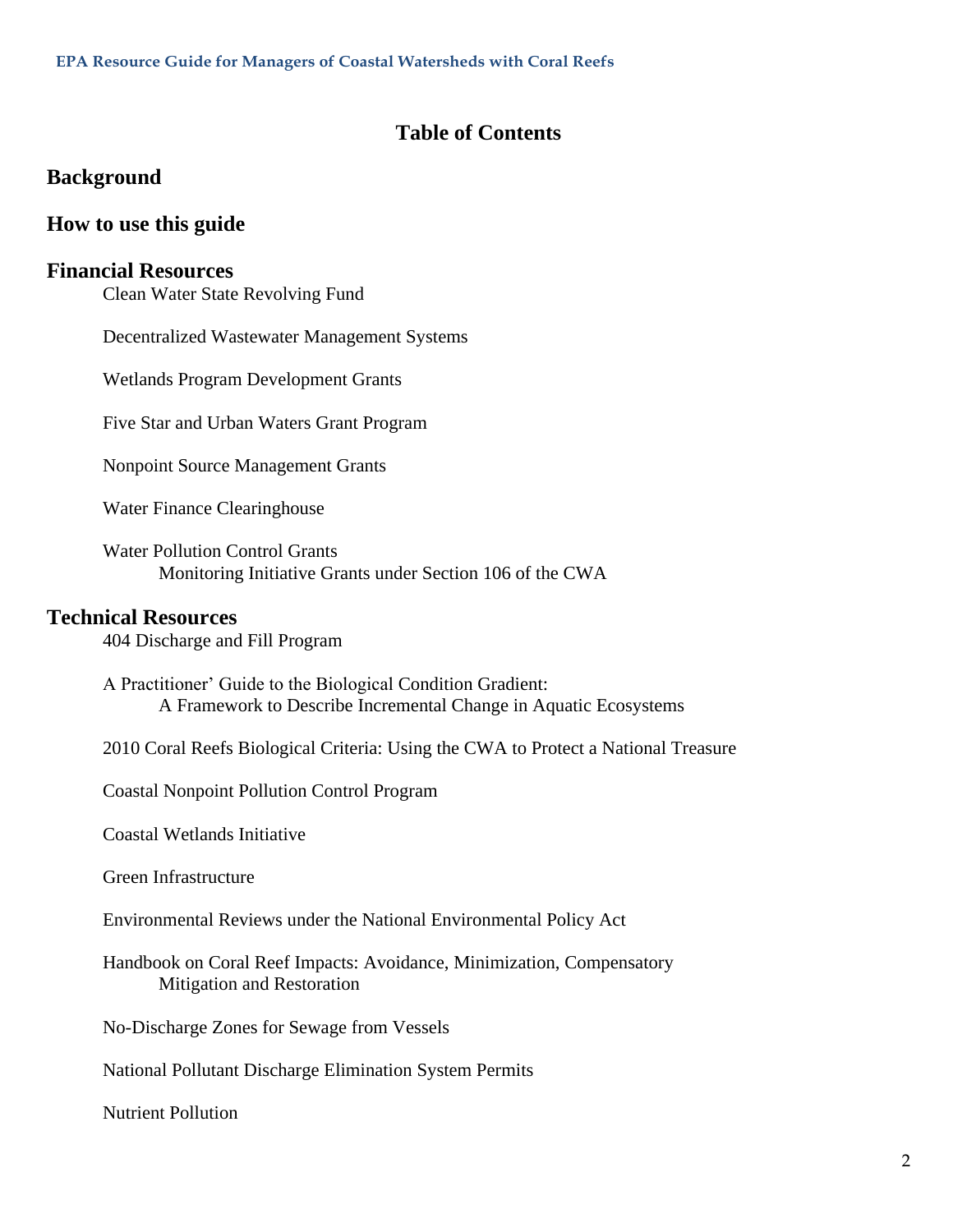# [Ocean Dumping Management Program](#page-16-0) [Water Quality Standards Academy](#page-17-0) [Watershed Academy](#page-17-1) [Water Quality Monitoring and Reporting](#page-17-2) **[Tools](#page-19-0)** [Adaptation Design Tool](#page-19-1) Assessment [and Total Maximum Daily Load and Implementation System](#page-19-2) [Climate Ready Estuaries](#page-20-0) [EJSCREEN: Environmental Justice Screening and Mapping Tool](#page-20-1) [EPA Guidance for Developing Fish Advisories](#page-21-0) Healthy Watersheds- [Recovery Potential Screening Tool](#page-21-1) [How's My Waterway](#page-21-2) [National Aquatic Resource Surveys/ National Coastal Condition Assessment](#page-22-0) [Nutrient Management Tools and the Water Quality Analysis Simulation Program](#page-22-1) [Plastics and Other Marine Debris](#page-23-0) [Tools to Evaluate and Manage Beach Health](#page-24-0) [Urban Waters Learning Network](#page-25-0) [WATERS Geo Viewer](#page-25-1) **[Key Acronyms](#page-26-0)**

#### **[EPA Contacts](#page-27-0)**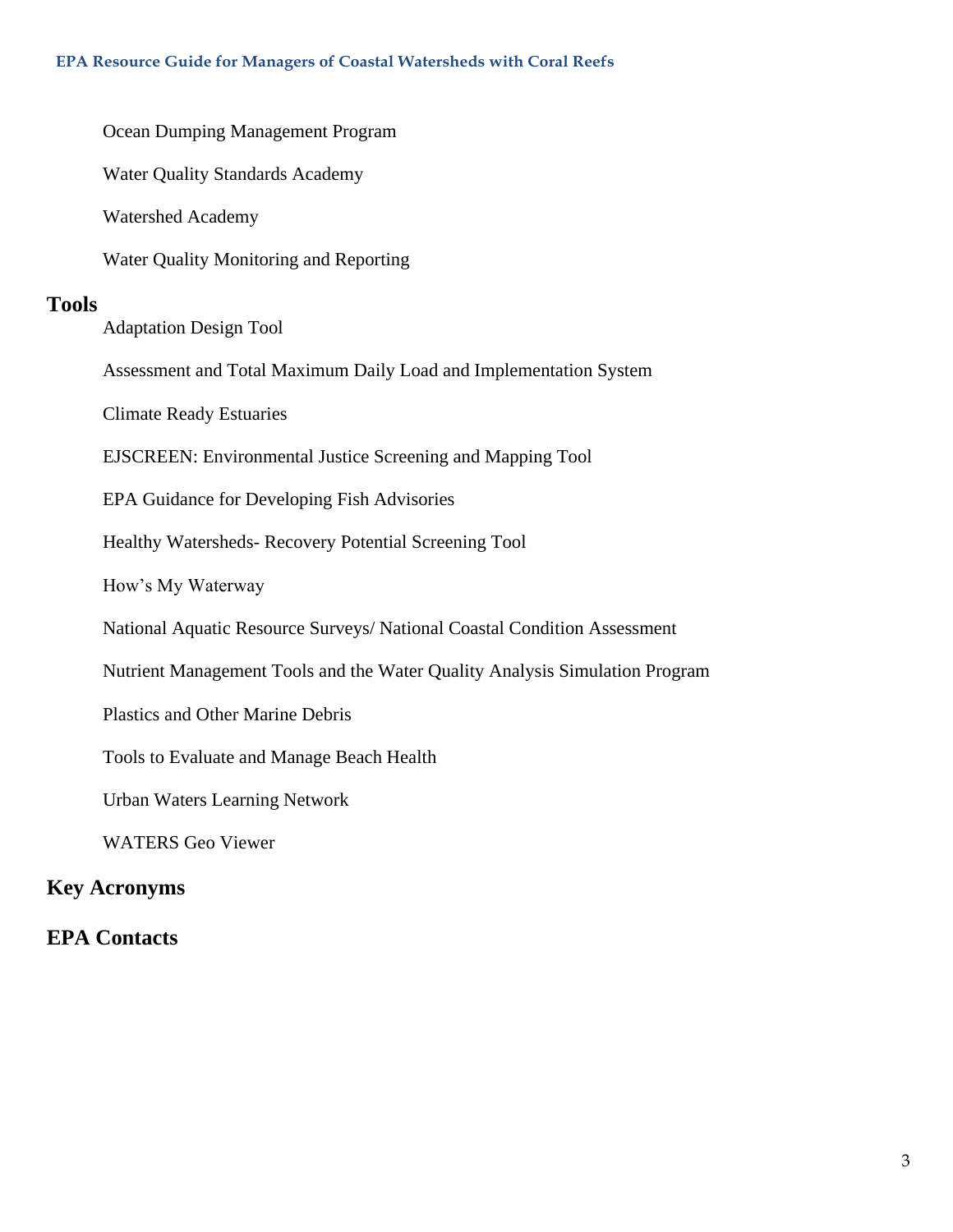#### <span id="page-3-0"></span>**Background**

Coral reefs are among the most diverse and biologically complex ecosystems in the world. One-quarter of all marine life depend on coral reefs for food and shelter. Healthy coral reefs benefit communities in many ways. People around the world depend on coral reef ecosystems for food and income from tourism and fisheries. Additionally, coral reefs slow storm surge by over 90%, protecting coastal development and, thus, local economies.

The Environmental Protection Agency (EPA) protects coral reefs by implementing the Clean Water Act programs that protect water quality in watersheds and coastal zones where coral reefs are located. EPA also support efforts to monitor and assess the conditions of U.S. coral reefs and conducts research into the causes of coral reef deterioration. Much of the EPA's work to protect coral reefs is conducted in partnership with other federal agencies, states, and territories. For example, EPA is an active member of the U.S. Coral Reef Task Force (USCRTF).

The USCRTF is instrumental in building partnerships and strategies for on-the-ground action to conserve coral reefs. The USCRTF is co-chaired by the National Ocean and Atmospheric Administration (NOAA) and the Department of Interior (DOI) with regular participation from 12 federal agencies, two states, five U.S. Trust Territories, and three freely associated states. EPA co-chairs several working groups of the USCRTF and provides direct support to watershed coordinators managing land-based sources of pollution that threaten water quality around coastal coral reefs.

#### <span id="page-3-1"></span>**How to use this guide**

This guide provides a general overview of the most relevant EPA programs and tools that can help watershed managers address land-based sources of pollution that impact coral reefs. The guide is intended primarily for watershed managers that participate in the USCRTF but can serve as a resource for others. It is broken into three categories: Financial Resources, Technical Resources, and Tools.

<span id="page-3-2"></span>

<span id="page-3-3"></span>

| <b>FINANCIAL</b><br><b>RESOURCE</b>               | <b>DESCRIPTION</b>                                                                                                                                                                                                                                                                                                                                                                                                                                                                                                                                                                                                                                                                                                                                                                                                                                                                            |
|---------------------------------------------------|-----------------------------------------------------------------------------------------------------------------------------------------------------------------------------------------------------------------------------------------------------------------------------------------------------------------------------------------------------------------------------------------------------------------------------------------------------------------------------------------------------------------------------------------------------------------------------------------------------------------------------------------------------------------------------------------------------------------------------------------------------------------------------------------------------------------------------------------------------------------------------------------------|
| <b>Clean Water State</b><br><b>Revolving Fund</b> | The Clean Water State Revolving Fund (CWSRF) program is a low-cost source of<br>financing for a wide variety of water quality protection efforts. The program is a powerful<br>partnership between EPA and the states. States have the flexibility to fund a range of<br>projects that address their highest priority water quality needs. Using a combination of<br>federal and state funds, CWSRF programs provide loans to eligible recipients to<br>construct municipal wastewater facilities, control nonpoint sources of pollution, build<br>decentralized wastewater treatment systems, create green infrastructure projects, protect<br>estuaries, and fund other water quality projects.<br>To be eligible for assistance, a project must meet one of the eleven CWSRF criteria. As<br>outlined in Section 603(c) of the Clean Water Act (CWA), the CWSRF can provide<br>assistance: |
|                                                   |                                                                                                                                                                                                                                                                                                                                                                                                                                                                                                                                                                                                                                                                                                                                                                                                                                                                                               |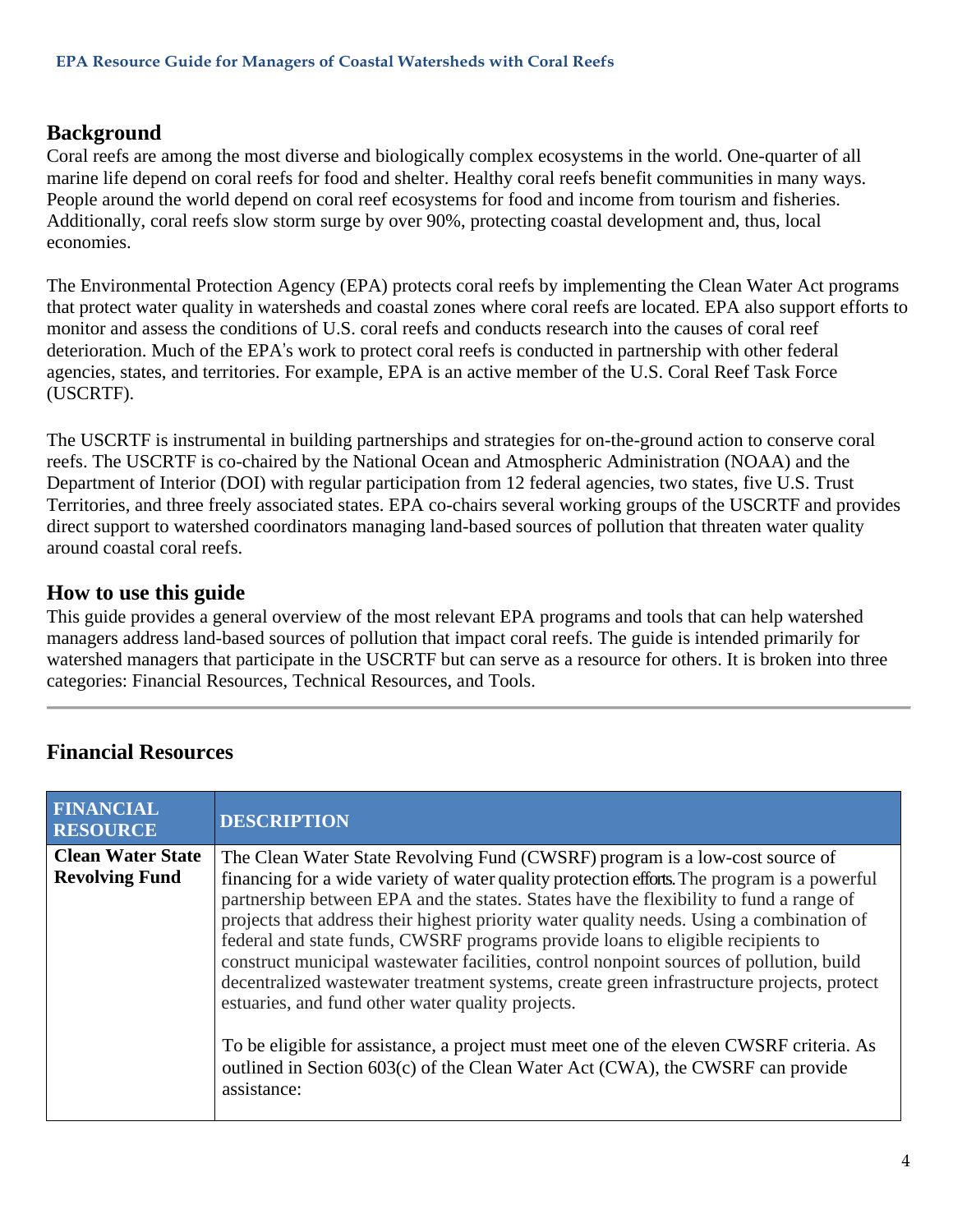| <b>FINANCIAL</b><br><b>RESOURCE</b> | <b>DESCRIPTION</b>                                                                                                                                                                                                                                                                                                                                                   |
|-------------------------------------|----------------------------------------------------------------------------------------------------------------------------------------------------------------------------------------------------------------------------------------------------------------------------------------------------------------------------------------------------------------------|
|                                     | (1) to any municipality, intermunicipal, interstate, or state agency for construction of<br>publicly owned treatment works (as defined in section 212);<br>$(2)$ for the implementation of a management program established under section 319;<br>$(3)$ for the development and implementation of a conservation and management plan<br>under section 320;           |
|                                     | (4) for the construction, repair, or replacement of decentralized wastewater treatment<br>systems that treat municipal wastewater or domestic sewage;<br>(5) for measures to manage, reduce, treat, or recapture stormwater or subsurface                                                                                                                            |
|                                     | drainage water;<br>(6) to any municipality, intermunicipal, interstate, or state agency for measures to reduce<br>the demand for publicly owned treatment works capacity through water conservation,<br>efficiency, or reuse;                                                                                                                                        |
|                                     | (7) for the development and implementation of watershed projects meeting the criteria set<br>forth in section 122;<br>(8) to any municipality, intermunicipal, interstate, or state agency for measures to reduce<br>the energy consumption needs for publicly owned treatment works;                                                                                |
|                                     | (9) for reusing or recycling wastewater, stormwater, or subsurface drainage water;<br>$(10)$ for measures to increase the security of publicly owned treatment works;<br>$(11)$ to any qualified nonprofit entity, as determined by the Administrator, to provide<br>assistance to owners and operators of small and medium sized publicly owned treatment<br>works; |
|                                     | (A) to plan, develop, and obtain financing for eligible projects under this subsection,<br>including planning, design, and associated preconstruction activities; and<br>$(B)$ to assist such treatment works in achieving compliance with this Act.                                                                                                                 |
|                                     | In addition, each state program may have its own statutes, rules, and regulations that guide<br>project eligibilities. Within these parameters, each state program will determine what<br>projects and borrowers are eligible to receive assistance.                                                                                                                 |
|                                     | The twelve eligibilities allow CWSRFs to fund a variety of project types. Eligible projects<br>exist under all of the following categories. This list is not meant to be exhaustive as it is<br>possible that there are other eligible project types that are not listed here.                                                                                       |
|                                     | <b>Centralized Wastewater Treatment</b><br>٠<br><b>Energy Conservation</b><br>$\bullet$<br><b>Water Conservation</b>                                                                                                                                                                                                                                                 |
|                                     | Stormwater<br><b>Agricultural Best Management Practices</b><br><b>Decentralized Wastewater Treatment</b><br>$\bullet$                                                                                                                                                                                                                                                |
|                                     | <b>Resource Extraction</b><br><b>Contaminated Sites</b><br>Landfills                                                                                                                                                                                                                                                                                                 |
|                                     | Habitat Protection and Restoration<br>٠<br>Silviculture                                                                                                                                                                                                                                                                                                              |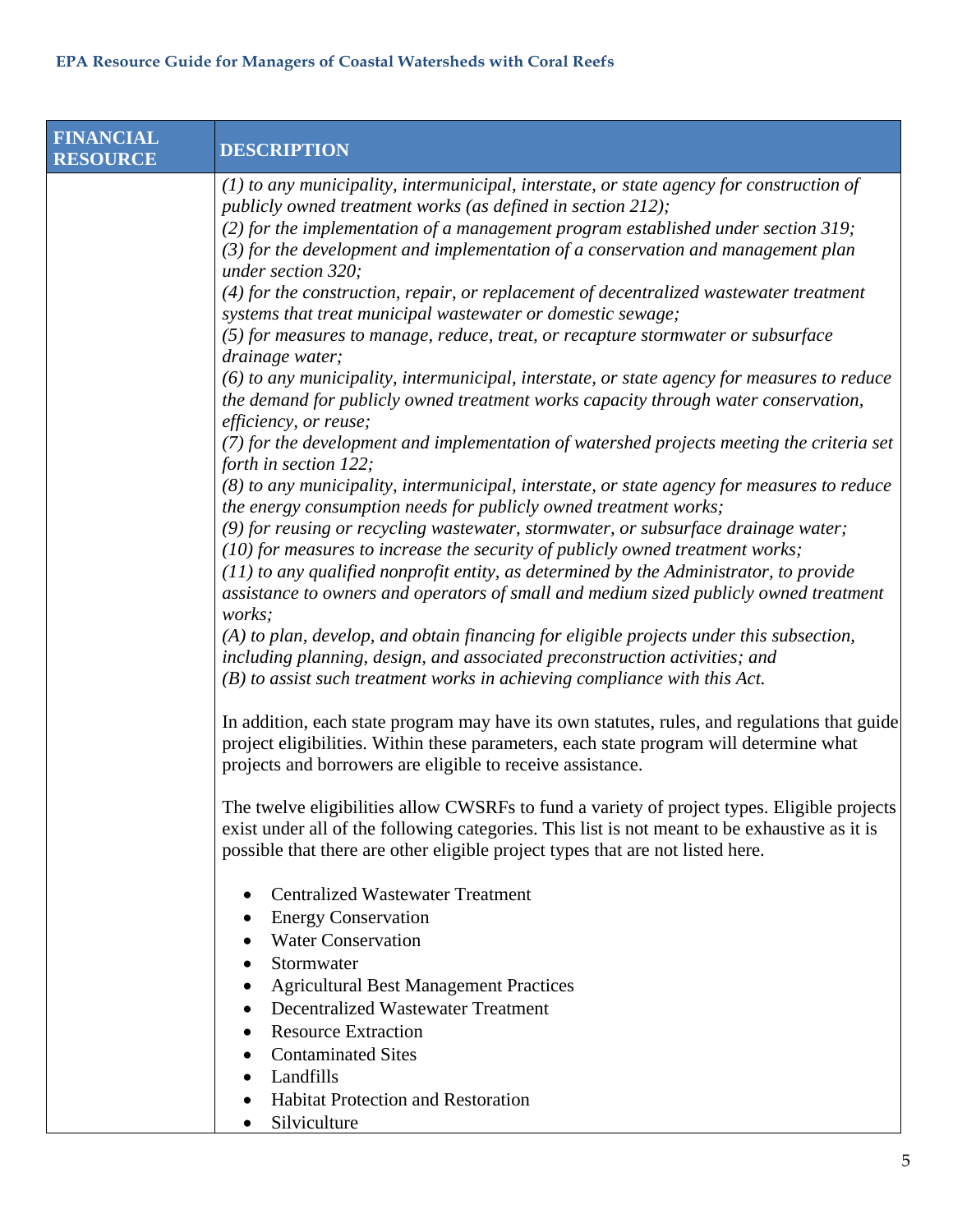<span id="page-5-0"></span>

| <b>FINANCIAL</b><br><b>RESOURCE</b>                                       | <b>DESCRIPTION</b>                                                                                                                                                                                                                                                                                                                                                                                                                                                                                                                                                                                                                                                                                                                                                                                                                                                                                                                                                                                                                                                                                                                                                                                                                                                                                                                                                                                                       |
|---------------------------------------------------------------------------|--------------------------------------------------------------------------------------------------------------------------------------------------------------------------------------------------------------------------------------------------------------------------------------------------------------------------------------------------------------------------------------------------------------------------------------------------------------------------------------------------------------------------------------------------------------------------------------------------------------------------------------------------------------------------------------------------------------------------------------------------------------------------------------------------------------------------------------------------------------------------------------------------------------------------------------------------------------------------------------------------------------------------------------------------------------------------------------------------------------------------------------------------------------------------------------------------------------------------------------------------------------------------------------------------------------------------------------------------------------------------------------------------------------------------|
|                                                                           | Desalination<br>٠<br>Groundwater Protection and Restoration<br><b>Surface Water Protection and Restoration</b><br>Planning/Assessment                                                                                                                                                                                                                                                                                                                                                                                                                                                                                                                                                                                                                                                                                                                                                                                                                                                                                                                                                                                                                                                                                                                                                                                                                                                                                    |
|                                                                           | <b>Additional Information:</b><br>An overview of the CWSRF guideline for eligibilities are at:<br>www.epa.gov/sites/production/files/2016-<br>07/documents/overview_of_cwsrf_eligibilities_may_2016.pdf                                                                                                                                                                                                                                                                                                                                                                                                                                                                                                                                                                                                                                                                                                                                                                                                                                                                                                                                                                                                                                                                                                                                                                                                                  |
|                                                                           | CWSRF Green Projects are at: www.epa.gov/cwsrf/green-project-reserve-guidance-clean-<br>water-state-revolving-fund-cwsrf                                                                                                                                                                                                                                                                                                                                                                                                                                                                                                                                                                                                                                                                                                                                                                                                                                                                                                                                                                                                                                                                                                                                                                                                                                                                                                 |
|                                                                           | <b>CWSRF Estuary Protection and Restoration information is at: www.epa.gov/cwsrf/clean-</b><br>water-state-revolving-fund-cwsrf-estuary-protection-and-restoration                                                                                                                                                                                                                                                                                                                                                                                                                                                                                                                                                                                                                                                                                                                                                                                                                                                                                                                                                                                                                                                                                                                                                                                                                                                       |
|                                                                           | Allotments by jurisdiction:                                                                                                                                                                                                                                                                                                                                                                                                                                                                                                                                                                                                                                                                                                                                                                                                                                                                                                                                                                                                                                                                                                                                                                                                                                                                                                                                                                                              |
|                                                                           | www.epa.gov/cwsrf/clean-water-state-revolving-fund-cwsrf-allotments-federal-funds-<br>states                                                                                                                                                                                                                                                                                                                                                                                                                                                                                                                                                                                                                                                                                                                                                                                                                                                                                                                                                                                                                                                                                                                                                                                                                                                                                                                             |
| <b>Decentralized</b><br>Wastewater<br><b>Management</b><br><b>Systems</b> | Decentralized wastewater systems (septic or onsite systems) eligible for CWSRF funding<br>include individual septic systems (conventional septic tank and drainfield), alternative<br>systems (such as elevated sand mound), advanced systems (such as aerobic treatment<br>units), and community cluster systems. These systems are used to collect, treat and<br>disperse relatively small volumes of wastewater. Under federal statute, the upgrade and<br>replacement of publicly and privately-owned decentralized systems is eligible for CWSRF<br>assistance. Many states that cannot lend directly to private entities, such as homeowners,<br>have had success with CWSRF pass-through loans or linked deposit loans. In a pass-<br>through loan, the CWSRF program provides financing to a local government entity, which<br>in turn provides loans or grants to homeowners or other entities. In a linked deposit<br>arrangement, a state CWSRF program purchases a reduced-rate certificate of deposit from<br>a private financial institution. The financial institution then loans out the deposited funds<br>(at a below market interest rate) to individuals for smaller-scale water quality projects.<br>Many states have used linked deposits to successfully fund projects such as septic<br>replacements, agricultural best management practices, or environmentally-friendly<br>forestry equipment. |
|                                                                           | <b>Additional Information:</b><br>General information is at: www.epa.gov/septic                                                                                                                                                                                                                                                                                                                                                                                                                                                                                                                                                                                                                                                                                                                                                                                                                                                                                                                                                                                                                                                                                                                                                                                                                                                                                                                                          |
|                                                                           | EPA provides technical information on decentralized wastewater management systems at:<br>www.epa.gov/septic/technical-resources-about-septic-systems                                                                                                                                                                                                                                                                                                                                                                                                                                                                                                                                                                                                                                                                                                                                                                                                                                                                                                                                                                                                                                                                                                                                                                                                                                                                     |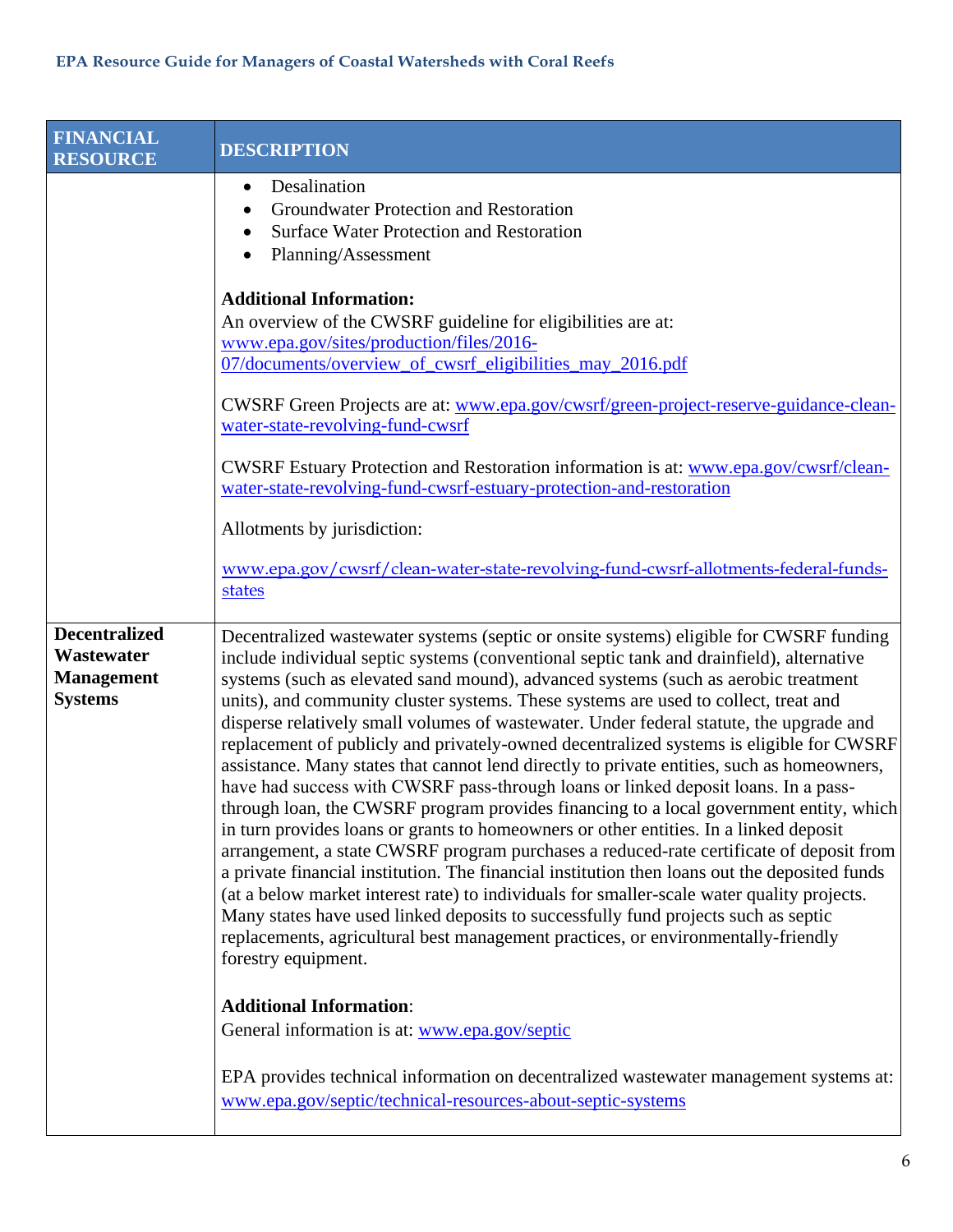<span id="page-6-0"></span>

| <b>FINANCIAL</b><br><b>RESOURCE</b>                            | <b>DESCRIPTION</b>                                                                                                                                                                                                                                                                                                                                                                                                                                                                                                                                                                                                                                                                                                                                                                                                                                                                                                                                                                                                                                                                                         |
|----------------------------------------------------------------|------------------------------------------------------------------------------------------------------------------------------------------------------------------------------------------------------------------------------------------------------------------------------------------------------------------------------------------------------------------------------------------------------------------------------------------------------------------------------------------------------------------------------------------------------------------------------------------------------------------------------------------------------------------------------------------------------------------------------------------------------------------------------------------------------------------------------------------------------------------------------------------------------------------------------------------------------------------------------------------------------------------------------------------------------------------------------------------------------------|
|                                                                | Information on types of Septic Systems is at: www.epa.gov/septic/types-septic-systems                                                                                                                                                                                                                                                                                                                                                                                                                                                                                                                                                                                                                                                                                                                                                                                                                                                                                                                                                                                                                      |
| <b>Wetlands Program</b><br><b>Development</b><br><b>Grants</b> | Wetlands Program Development Grants (WPDG) assist state, tribal, local government<br>(S/T/LG) agencies and interstate/intertribal entities in building programs to protect,<br>manage and restore wetlands. The WPDG give eligible applicants an opportunity to<br>conduct projects that promote the coordination and acceleration of research, investigations,<br>experiments, training, demonstrations, surveys, and studies relating to the causes, effects,<br>extent, prevention, reduction, and elimination of water pollution. The goals of the EPA's<br>wetland program include increasing the quantity and quality of wetlands in the U.S. by<br>conserving and restoring wetland acreage and improving wetland condition. In pursuing<br>these goals, the EPA seeks to develop the capacity of all levels of government to develop<br>and refine effective, comprehensive programs for wetland protection and management.<br>States, tribes, local governments, interstate associations, intertribal consortia, and national<br>nonprofit, non-governmental organizations are eligible to apply. |
|                                                                | <b>Examples:</b><br>1) American Samoa EPA used a wetland's grant to develop an ecosystem health index<br>using water quality and coral reef monitoring protocols that can be used to assess the<br>status of streams and coral reefs, pinpoint specific sources of degradation, and provide<br>spatially-explicit threat models highlighting areas where these stressors occur. Main<br>tasks include: development of a framework to assess ecosystem health, training<br>workshops on field monitoring and analyses methods, field surveys of coral reef and<br>watershed sites, and assessment of ecosystem health at the watershed level.                                                                                                                                                                                                                                                                                                                                                                                                                                                               |
|                                                                | 2) The University of Hawaii developed protocols to evaluate, rank and prioritize<br>watersheds and coastal waters for protection and restoration in the Hawaiian Islands,<br>and laid the groundwork for application of continuous digital mapping and<br>interpretation of reef and watershed resources throughout Region 9 and in other EPA<br>Regions. Further, they developed indices of biological integrity in relation to stressors<br>along ecological gradients of anthropomorphic disturbance. The major tasks are: (1)<br>coral reef field surveys and data processing, (2) watershed condition modeling, (3) reef<br>condition modeling, and (4) prioritization of watersheds and coastal reefs.                                                                                                                                                                                                                                                                                                                                                                                               |
|                                                                | <b>Additional Information:</b><br>General information about this grant program is at: www.epa.gov/wetlands/wetland-<br>program-development-grants-and-epa-wetlands-grant-coordinator<br>Examples of projects funded in fiscal years 2017/2018 are at:<br>www.epa.gov/sites/production/files/2018-01/documents/grantees_list_for_web_2017.pdf                                                                                                                                                                                                                                                                                                                                                                                                                                                                                                                                                                                                                                                                                                                                                               |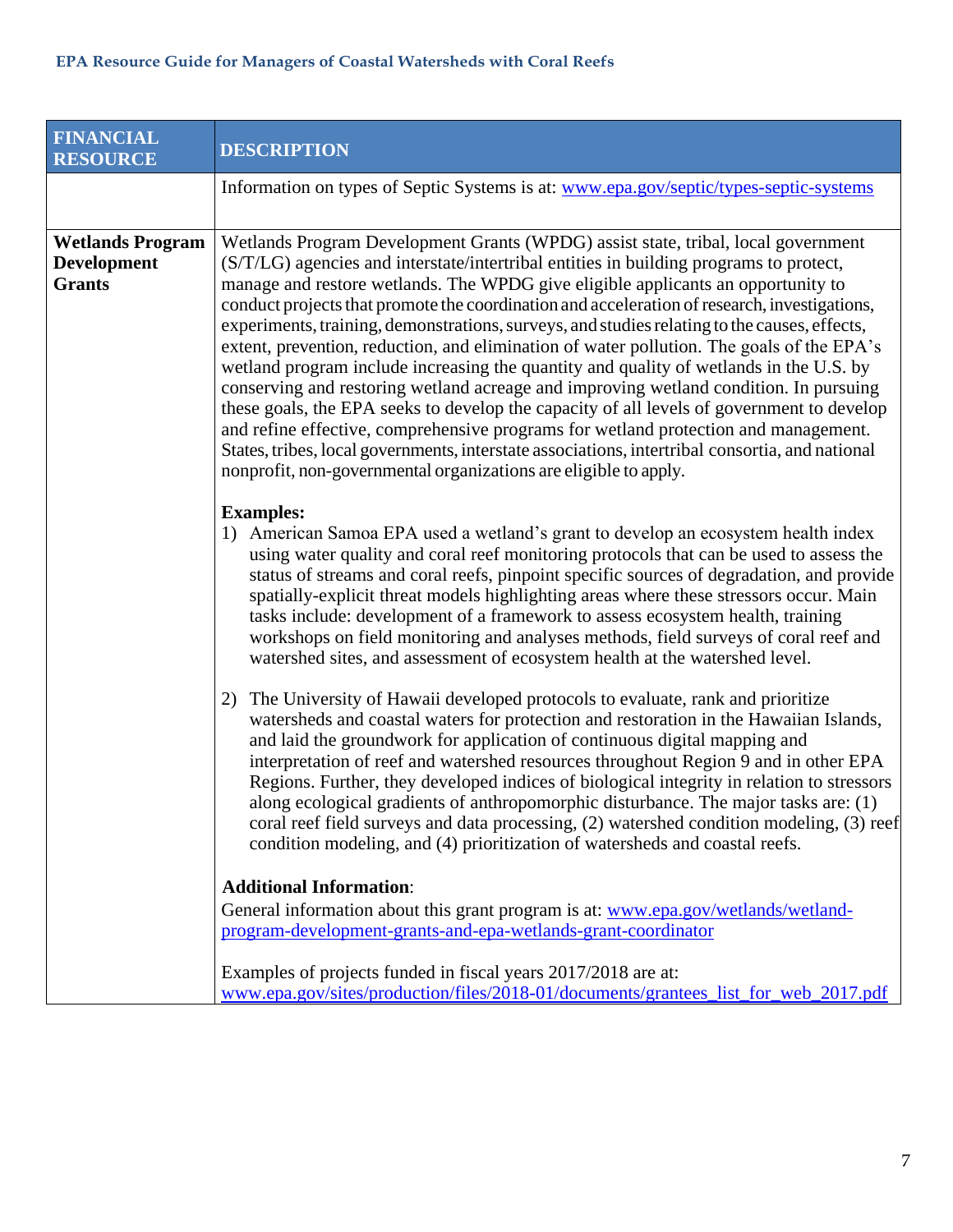<span id="page-7-0"></span>

| <b>FINANCIAL</b><br><b>RESOURCE</b>                                 | <b>DESCRIPTION</b>                                                                                                                                                                                                                                                                                                                                                                                                                                                                                                                                                                                                                                                   |
|---------------------------------------------------------------------|----------------------------------------------------------------------------------------------------------------------------------------------------------------------------------------------------------------------------------------------------------------------------------------------------------------------------------------------------------------------------------------------------------------------------------------------------------------------------------------------------------------------------------------------------------------------------------------------------------------------------------------------------------------------|
| <b>Five Star and</b><br><b>Urban Waters</b><br><b>Grant Program</b> | The Five Star and Urban Waters Grant program seeks to establish nation-wide<br>community stewardship of local natural resources, preserving these resources for future<br>generations and enhancing habitat for local wildlife. The program focuses on the<br>stewardship and restoration of coastal, wetland and riparian ecosystems across the<br>country. This grant program is managed by the National Fish and Wildlife Foundation<br>with funding provided by EPA, the US Forest Service, the US Fish and Wildlife Service<br>(USFWS), other federal agencies and private sector partners.                                                                     |
|                                                                     | Projects include a variety of ecological improvements along with targeted community<br>outreach, education and stewardship. Ecological improvements may include one or more<br>of the following: wetlands, riparian, forest and coastal habitat restoration; wildlife<br>conservation, community tree canopy enhancement, water quality monitoring and green<br>infrastructure best management practices for managing run-off.                                                                                                                                                                                                                                       |
|                                                                     | <b>Example:</b> East Greynolds Park Mangrove Habitat Restoration (FL)<br>Grantee: Miami Science Museum                                                                                                                                                                                                                                                                                                                                                                                                                                                                                                                                                               |
|                                                                     | Miami Science Museum will restore 3.44 acres of degraded mangrove habitat critical<br>to native fauna, including the endangered American crocodile and West Indian<br>manatee, at Greynolds Park in Miami-Dade County. The grantee and project partners<br>will engage 400 volunteers to restore natural ground elevation by removing large<br>invasive plants and replanting native saltwater wetland plants, enhancing public green<br>spaces and mitigating against coastal erosion. Project partners include Miami-Dade<br>County, The Mission Continues, Overtown Youth Center, the Patricia and Phillip<br>Frost Museum of Science, and Palmer Trinity School. |
|                                                                     | <b>Additional Information:</b><br>www.nfwf.org/fivestar                                                                                                                                                                                                                                                                                                                                                                                                                                                                                                                                                                                                              |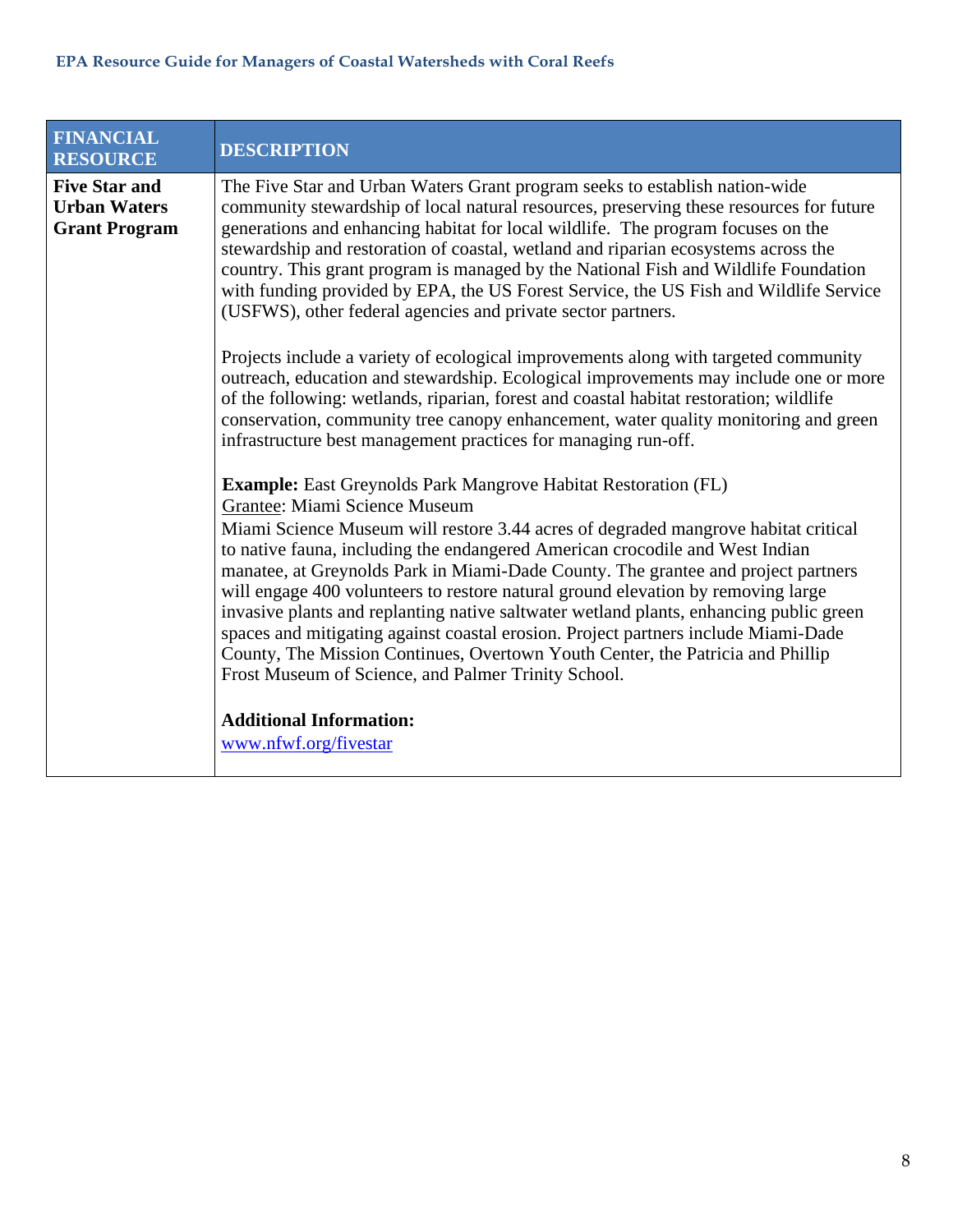<span id="page-8-1"></span><span id="page-8-0"></span>

| <b>FINANCIAL</b><br><b>RESOURCE</b>                                                   | <b>DESCRIPTION</b>                                                                                                                                                                                                                                                                                                                                                                                                                                                                                                                                                                                                                                                                                                                                                                               |
|---------------------------------------------------------------------------------------|--------------------------------------------------------------------------------------------------------------------------------------------------------------------------------------------------------------------------------------------------------------------------------------------------------------------------------------------------------------------------------------------------------------------------------------------------------------------------------------------------------------------------------------------------------------------------------------------------------------------------------------------------------------------------------------------------------------------------------------------------------------------------------------------------|
| <b>Nonpoint Source</b><br><b>Management</b><br><b>Grants (Section 319)</b><br>Grants) | Nonpoint source management grants support states, territories, and tribes with a wide<br>variety of activities including technical assistance, financial assistance, education,<br>training, technology transfer, demonstration projects, and monitoring to assess the<br>success of specific nonpoint source implementation projects, some of which include<br>coastal wetland restoration projects. A state/territory/tribe's Nonpoint Source<br>Management Program serves as the basis for how funds are spent. Watershed<br>Coordinators should work with the 319 Grants Program Manager in their jurisdiction<br>to understand how this funding may be available to support key watershed projects.                                                                                         |
|                                                                                       | <b>Example:</b><br>Bacteria from livestock enterprises, communities without sanitary systems, urban runoff,<br>landfills and wastewater discharges contaminated Puerto Rico's Río Grande de Manatí<br>sub-basin. As a result, the Environmental Quality Board (EQB) listed the Río Grande de<br>Manatí's sub-basin on Puerto Rico's 2002 Clean Water Act (CWA) section 303(d) list of<br>impaired waters. Using 319 funds and funds from other sources, the EQB acted. Because<br>of community outreach and education projects, implementation of the Animal Waste<br>Management Plan, and key enforcement actions, EQB found that water quality had<br>significantly improved. More information on this project is at:<br>www.epa.gov/sites/production/files/2015-10/documents/pr_riogrande.pdf |
|                                                                                       | <b>Additional Information:</b><br>General information is at: www.epa.gov/nps/319                                                                                                                                                                                                                                                                                                                                                                                                                                                                                                                                                                                                                                                                                                                 |
|                                                                                       | Watershed planning resources are at: www.epa.gov/nps/watershedplan                                                                                                                                                                                                                                                                                                                                                                                                                                                                                                                                                                                                                                                                                                                               |
|                                                                                       | Find Nonpoint Source Success Stories at: www.epa.gov/nps/success                                                                                                                                                                                                                                                                                                                                                                                                                                                                                                                                                                                                                                                                                                                                 |
| Water<br><b>Finance</b><br><b>Clearinghouse</b>                                       | The Water Finance Clearinghouse is an easily navigable web-based portal to help<br>jurisdictions locate information and resources that will assist them in making informed<br>decisions for their drinking water, wastewater, and storm water infrastructure needs. The<br>Water Finance Clearinghouse includes two searchable databases: one contains available<br>funding sources for water infrastructure and the second contains resources (such as<br>reports, web links, webinars) on financing mechanisms and approaches that can help<br>communities access capital to meet their water infrastructure needs.                                                                                                                                                                            |
|                                                                                       | <b>Additional Information:</b><br>https://ofmpub.epa.gov/apex/wfc/f?p=165:1:13416684299303:::::                                                                                                                                                                                                                                                                                                                                                                                                                                                                                                                                                                                                                                                                                                  |
|                                                                                       |                                                                                                                                                                                                                                                                                                                                                                                                                                                                                                                                                                                                                                                                                                                                                                                                  |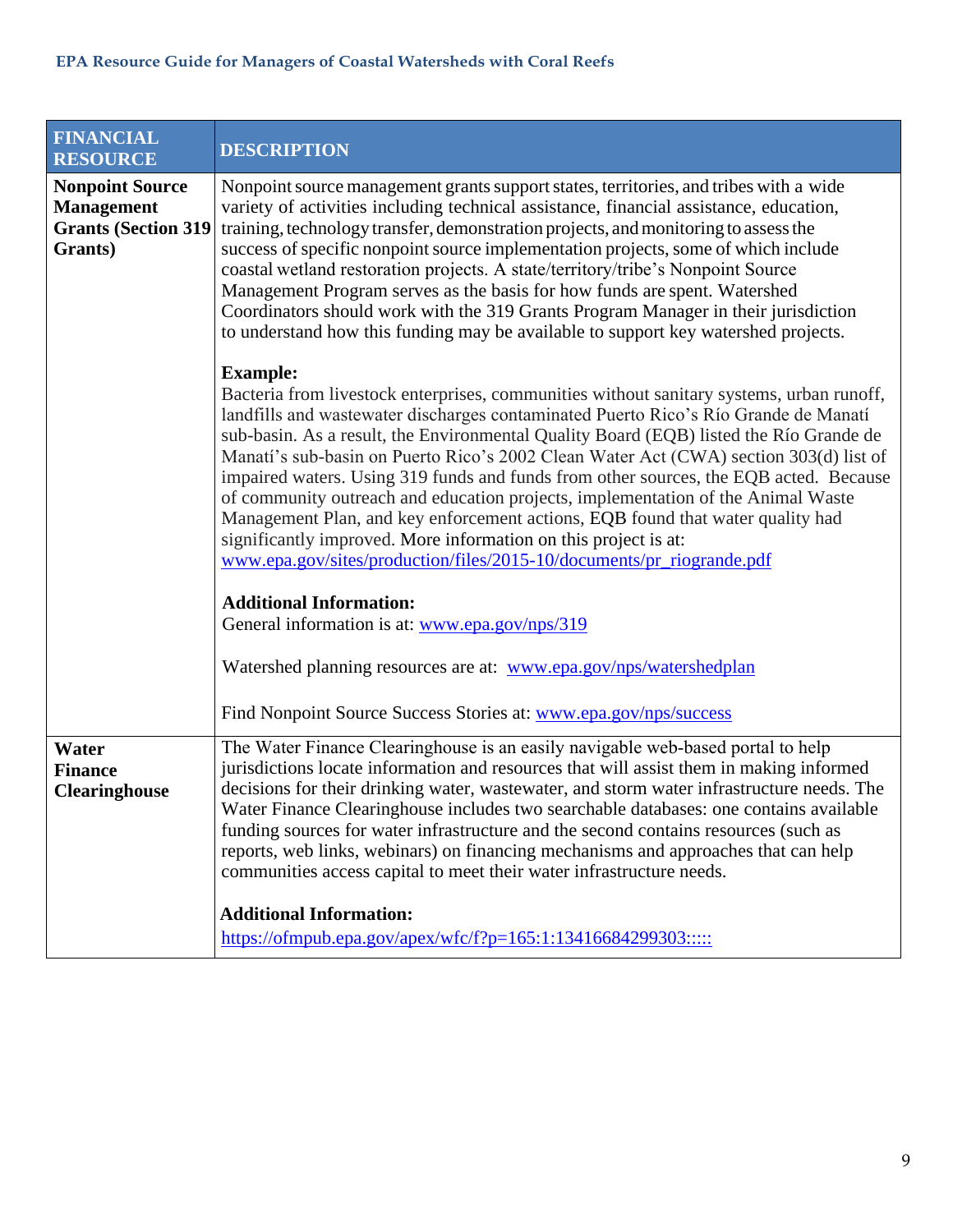<span id="page-9-0"></span>

| <b>FINANCIAL</b><br><b>RESOURCE</b>                                                                                                     | <b>DESCRIPTION</b>                                                                                                                                                                                                                                                                                                                                                                                                                                                                                                                                                                                                                                                                                                                                                                                                                                                                 |
|-----------------------------------------------------------------------------------------------------------------------------------------|------------------------------------------------------------------------------------------------------------------------------------------------------------------------------------------------------------------------------------------------------------------------------------------------------------------------------------------------------------------------------------------------------------------------------------------------------------------------------------------------------------------------------------------------------------------------------------------------------------------------------------------------------------------------------------------------------------------------------------------------------------------------------------------------------------------------------------------------------------------------------------|
| <b>Water Pollution</b><br><b>Control Grants and</b><br><b>Monitoring</b><br><b>Initiative Grants</b><br>under Section 106<br>of the CWA | Section 106 of the CWA authorizes the EPA to provide federal assistance to states<br>(including territories and the District of Columbia), tribes qualified under CWA Section<br>518(e), and interstate agencies to establish and maintain adequate measures for the<br>prevention and control of surface and groundwater pollution from point and nonpoint<br>sources. Prevention and control activities supported through these grants include<br>providing permits, ambient water quality monitoring and assessment, water quality<br>standards development, Total Maximum Daily Load (TMDL) development, surveillance<br>and enforcement, water quality planning, advice and assistance to local agencies, training,<br>and public information. Section 106 grants also may be used to provide "in-kind" support<br>through an EPA contract, if requested by a state or tribe. |
|                                                                                                                                         | Each year EPA provides additional Section 106 funding to states, tribes, eligible<br>interstate agencies, the District of Columbia and US Trust Territories to enhance and<br>expand ambient water quality monitoring programs and implement a multi-year<br>statistically valid survey of the conditions of the nation's waters to track changes over<br>time. Territories can use these funds to enhance their monitoring program activities and<br>conduct statistically valid surveys of their water resources.                                                                                                                                                                                                                                                                                                                                                                |
|                                                                                                                                         | <b>Additional Information:</b><br>General information about water pollution grants is at: http://www.epa.gov/water-<br>pollution-control-section-106-grants<br>Specific information about Monitoring Initiative Grants under Section 106, CWA is at:                                                                                                                                                                                                                                                                                                                                                                                                                                                                                                                                                                                                                               |
|                                                                                                                                         | www.epa.gov/water-pollution-control-section-106-grants/monitoring-initiative-grants-<br>under-section-106-clean#addguidlines                                                                                                                                                                                                                                                                                                                                                                                                                                                                                                                                                                                                                                                                                                                                                       |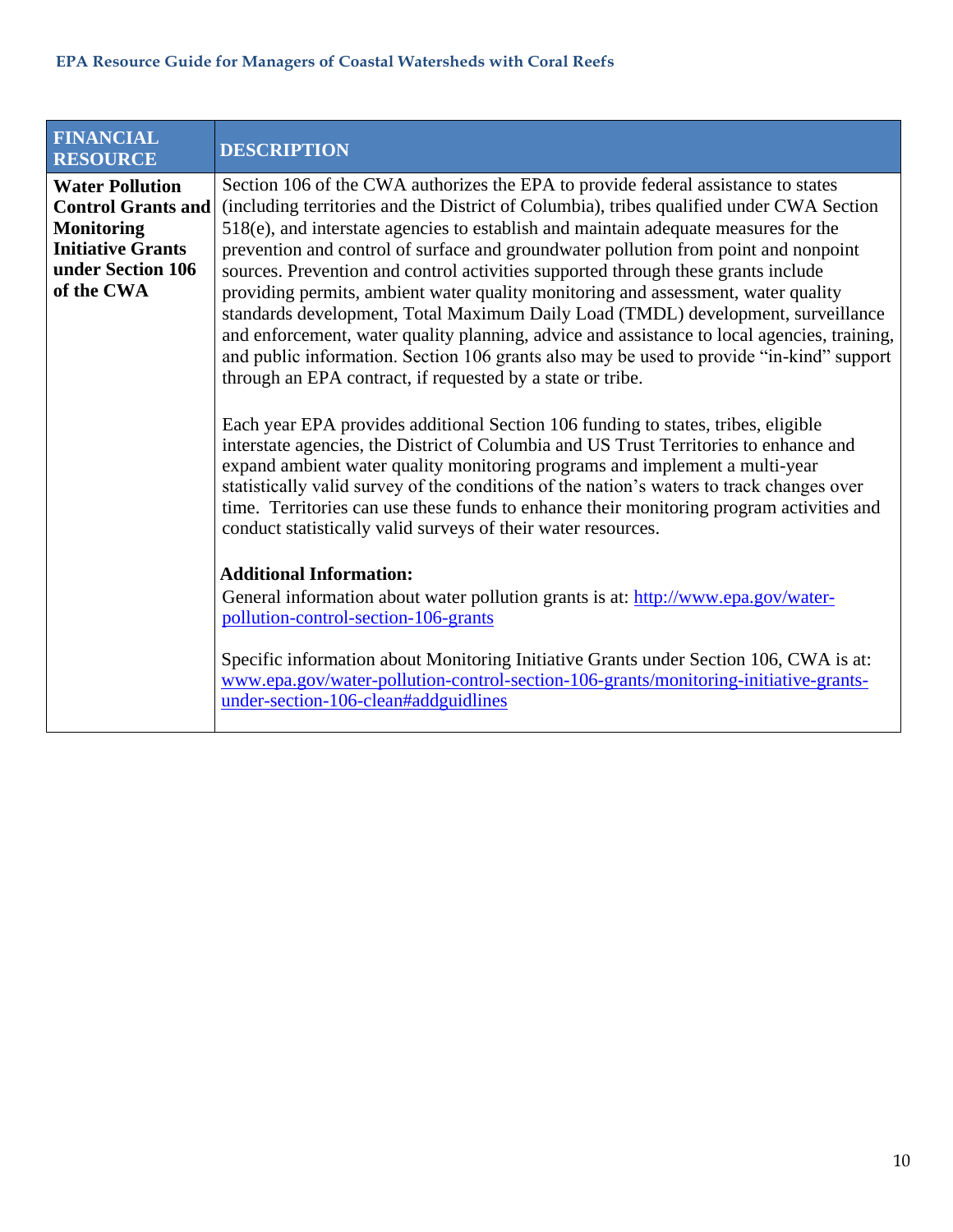### <span id="page-10-0"></span>**Technical Resources**

<span id="page-10-2"></span><span id="page-10-1"></span>

| <b>TECHNICAL</b><br><b>RESOURCE</b>                                                                                                                                                                                    | <b>DESCRIPTION</b>                                                                                                                                                                                                                                                                                                                                                                                                                                                                                                                                                                                                                                                                                                                                                                                                                                                                                                                                                                                                                                                                                                                                                                                                                                                                                                                                                                                                                                                                                                             |
|------------------------------------------------------------------------------------------------------------------------------------------------------------------------------------------------------------------------|--------------------------------------------------------------------------------------------------------------------------------------------------------------------------------------------------------------------------------------------------------------------------------------------------------------------------------------------------------------------------------------------------------------------------------------------------------------------------------------------------------------------------------------------------------------------------------------------------------------------------------------------------------------------------------------------------------------------------------------------------------------------------------------------------------------------------------------------------------------------------------------------------------------------------------------------------------------------------------------------------------------------------------------------------------------------------------------------------------------------------------------------------------------------------------------------------------------------------------------------------------------------------------------------------------------------------------------------------------------------------------------------------------------------------------------------------------------------------------------------------------------------------------|
| 404 Discharge and<br><b>Fill Program</b><br>(Corals are<br>considered "Special<br><b>Aquatic Sites"</b> )                                                                                                              | Section 404 of the CWA established a program to regulate the discharge of dredged<br>and fill material into waters of the United States, including marine waters that are<br>home to coral reefs, a "special aquatic site". EPA and the U.S. Army Corps of<br>Engineers (ACOE) jointly administer the Section 404 program. The ACOE<br>administers the day-to-day program, including the Section 404 permit decisions. EPA<br>has the responsibility for the development and interpretation of environmental criteria<br>$(CWA Section 404(b)(1) Guidelines)$ to be used by the ACOE in evaluating Section<br>404 permit applications.<br>Executive Order 13089 (E.O. 13089) on Coral Reef Protection, signed on June 11,<br>1998, recognizes the significant ecological, social, and economic values provided by<br>the Nation's coral reefs and the critical need to ensure that Federal agencies are<br>implementing their authorities to protect these valuable ecosystems. E.O. 13089<br>directs Federal agencies, including the EPA and the ACOE, whose actions may affect<br>U.S. coral reef ecosystems, to take the following steps:<br>1. Identify their actions that may affect U.S. coral reef ecosystems;<br>2. Utilize their programs and authorities to protect and enhance the conditions of such<br>ecosystems; and<br>To the extent permitted by law, ensure that any actions they authorize, fund, or<br>3.<br>carry out will not degrade the conditions of such ecosystem<br><b>Additional Information:</b> |
|                                                                                                                                                                                                                        | www.epa.gov/cwa-404/memorandum-field-special-emphasis-given-coral-reef-<br>protection-under-clean-water-act-marine                                                                                                                                                                                                                                                                                                                                                                                                                                                                                                                                                                                                                                                                                                                                                                                                                                                                                                                                                                                                                                                                                                                                                                                                                                                                                                                                                                                                             |
| A Practitioner'<br><b>Guide to the</b><br><b>Biological</b><br><b>Condition</b><br><b>Gradient: A</b><br><b>Framework to</b><br><b>Describe</b><br><b>Incremental</b><br><b>Change in Aquatic</b><br><b>Ecosystems</b> | The Biological Condition Gradient (BCG) is a conceptual, scientific framework for<br>interpreting biological response to anthropogenic stress. The framework is based on<br>common patterns of biological response to stressors that have been observed by aquatic<br>scientists across the United States. It supports consistent interpretation of biological<br>condition regardless of the methods used to collect or analyze the data, the type of<br>waterbody being assessed, or the location of the waterbody. The conceptual framework<br>can be calibrated into a numeric model for an aquatic system by using expert knowledge<br>to build decision-rules and thresholds that are reflective of the system being assessed.<br>These decision-rules and thresholds are then used to assign sites to a level of condition,<br>ranging from 1 (undisturbed or natural) to 6 (highly degraded).<br>In conjunction with other environmental data and information, the BCG can be used to:<br>• Determine and communicate the current existing environmental conditions relative<br>to natural, undisturbed conditions.                                                                                                                                                                                                                                                                                                                                                                                                    |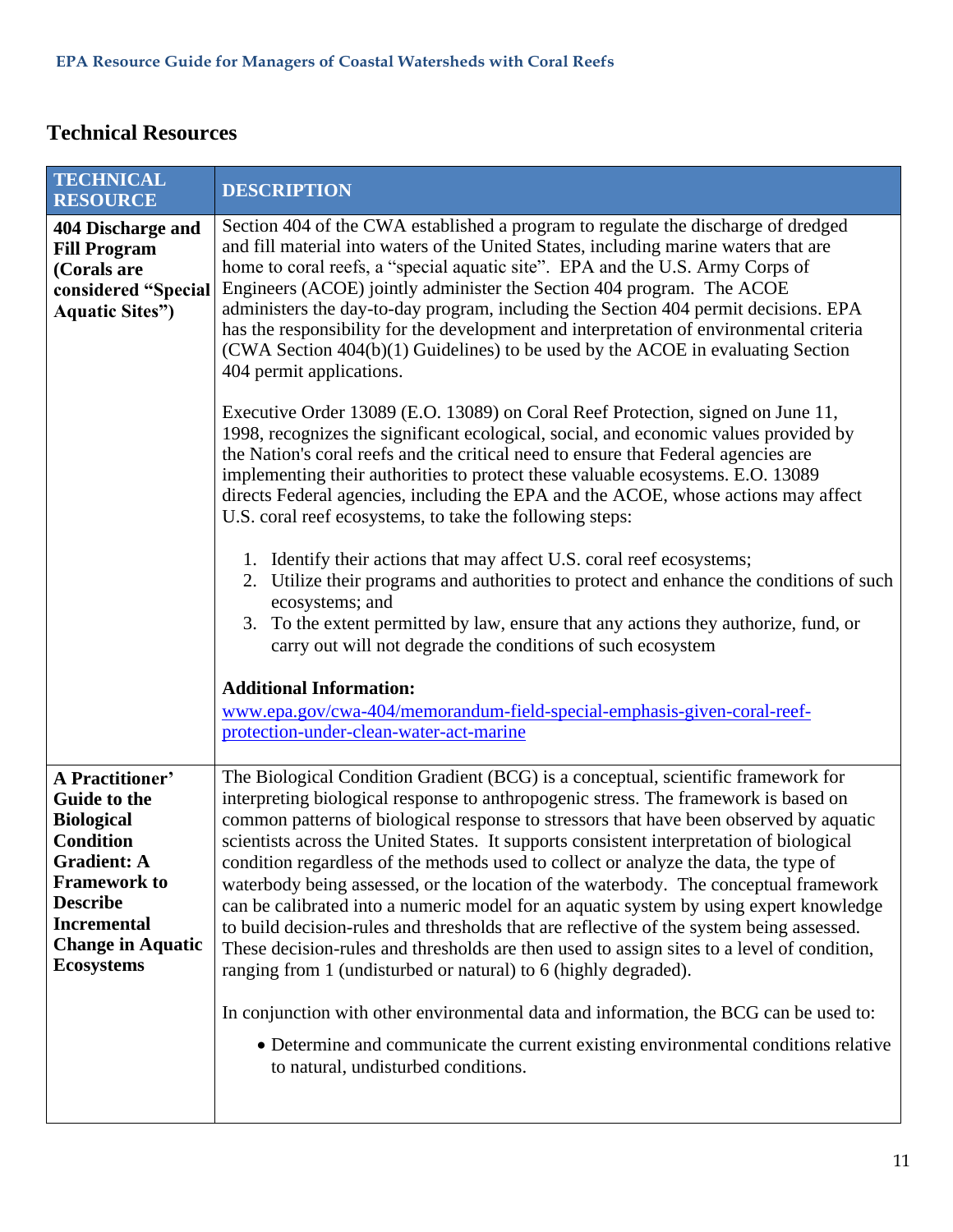<span id="page-11-1"></span><span id="page-11-0"></span>

| <b>TECHNICAL</b><br><b>RESOURCE</b> | <b>DESCRIPTION</b>                                                                                                                                                                                                                                                 |
|-------------------------------------|--------------------------------------------------------------------------------------------------------------------------------------------------------------------------------------------------------------------------------------------------------------------|
|                                     | • Describe what environmental conditions are attainable either through protection or<br>restoration. Plan how to achieve these goals for protection or restoration by tracking<br>incremental changes in condition and assessing trends due to management actions. |
|                                     | • Communicate what is biologically predicted to be gained, or lost, with different<br>management decisions.                                                                                                                                                        |
|                                     | The BCG can be applied to all waterbody types. A quantitative BCG is being developed<br>for coral reef ecosystems in the nearshore waters of Puerto Rico and U.S. Virgin Islands.                                                                                  |
|                                     | <b>Additional information:</b>                                                                                                                                                                                                                                     |
|                                     | General information is at: www.epa.gov/wqc/practitioners-guide-biological-condition-<br>gradient-framework-describe-incremental-change-aquatic.                                                                                                                    |
|                                     | Technical assistance for coral reefs is at: www.epa.gov/wqc/biological-assessment-<br>technical-assistance-documents-states-tribes-and-territories#coralreefs                                                                                                      |
| 2010 Coral Reefs                    | The document, 2010 Coral Reefs Biological Criteria: Using the Clean Water Act to                                                                                                                                                                                   |
| <b>Biological Criteria:</b>         | Protect a National Treasure provides assistance to coral reef managers on how to use the                                                                                                                                                                           |
| <b>Using the Clean</b>              | Clean Water Act and coral reef biological criteria as part of a comprehensive framework                                                                                                                                                                            |
| <b>Water Act to</b>                 | to organize their protection efforts.                                                                                                                                                                                                                              |
| <b>Protect a National</b>           |                                                                                                                                                                                                                                                                    |
| <b>Treasure</b>                     | <b>Additional information:</b>                                                                                                                                                                                                                                     |
|                                     | The coral reef biological criteria guide is at: www.epa.gov/wqc/coral-reef-biological-<br>criteria-using-clean-water-act-protect-national-treasure.                                                                                                                |
|                                     |                                                                                                                                                                                                                                                                    |
|                                     | Field Manual for Coral Reef Assessments is at:                                                                                                                                                                                                                     |
|                                     | https://cfpub.epa.gov/si/si_public_record_report.cfm?Lab=NHEERL&dirEntryId=233225                                                                                                                                                                                  |
|                                     |                                                                                                                                                                                                                                                                    |
| <b>Coastal Nonpoint</b>             | The Coastal Nonpoint Pollution Control Program seeks to address nonpoint pollution                                                                                                                                                                                 |
| <b>Pollution Control</b>            | problems in coastal waters. Coastal Zone Management Act (CZMA) Section 6217                                                                                                                                                                                        |
| <b>Program</b>                      | requires states and territories with approved Coastal Zone Management Programs to                                                                                                                                                                                  |
|                                     | develop Coastal Nonpoint Pollution Control Programs. Each state or territory must<br>implement pollution control measures, known as management measures, across its                                                                                                |
|                                     | coastal nonpoint management area for all categories of nonpoint source pollution (e.g.,                                                                                                                                                                            |
|                                     | agriculture, forestry, marinas, urban and hydromodification). This program is                                                                                                                                                                                      |
|                                     | administered by the states, subject to federal approval and oversight by EPA and the<br>NOAA.                                                                                                                                                                      |
|                                     | <b>Additional Information:</b>                                                                                                                                                                                                                                     |
|                                     | General information about EPA's NPS program is at: www.epa.gov/nps                                                                                                                                                                                                 |
|                                     | General information on the CZM program is at: www.epa.gov/nps/coastal-zone-act-                                                                                                                                                                                    |
|                                     | reauthorization-amendments-czara-section-6217                                                                                                                                                                                                                      |
|                                     | Guidance specifying management measures and tools for addressing sources of nonpoint                                                                                                                                                                               |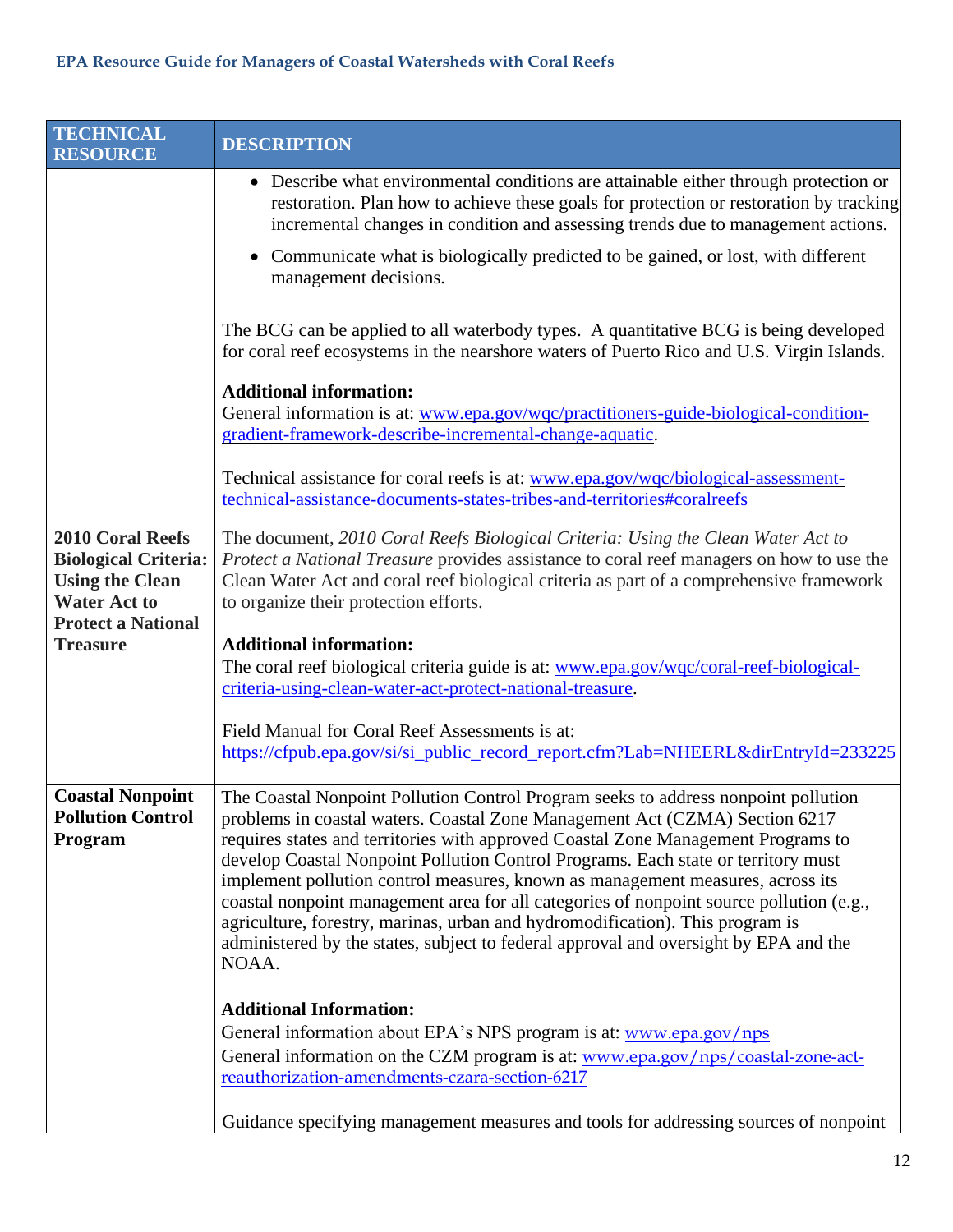<span id="page-12-1"></span><span id="page-12-0"></span>

| <b>TECHNICAL</b><br><b>RESOURCE</b>          | <b>DESCRIPTION</b>                                                                                                                                                                                                                                                                                                                                                                                                                                                                                                                                                                                                                                                                                                                                                                                                                                                                                                                                                                                                                                                                  |
|----------------------------------------------|-------------------------------------------------------------------------------------------------------------------------------------------------------------------------------------------------------------------------------------------------------------------------------------------------------------------------------------------------------------------------------------------------------------------------------------------------------------------------------------------------------------------------------------------------------------------------------------------------------------------------------------------------------------------------------------------------------------------------------------------------------------------------------------------------------------------------------------------------------------------------------------------------------------------------------------------------------------------------------------------------------------------------------------------------------------------------------------|
|                                              | pollution in coastal waters is at. www.epa.gov/nps/guidance-specifying-management-<br>measures-sources-nonpoint-pollution-coastal-waters                                                                                                                                                                                                                                                                                                                                                                                                                                                                                                                                                                                                                                                                                                                                                                                                                                                                                                                                            |
| <b>Coastal Wetlands</b><br><b>Initiative</b> | The Coastal Wetlands Initiative was established by the EPA in response to the loss of<br>wetland acreage in coastal watersheds identified by the U.S. Fish & Wildlife Service and<br>the National Oceanic and Atmospheric Administration's National Marine Fisheries<br>Service and document in the report, "Status & Trends of Wetlands in the Coastal<br>Watersheds of the Eastern United States." Coastal wetlands in the eastern United States<br>were lost at an average rate of 59,000 acres per year between 1998 and 2004, and 80,000<br>acres per year between 2004 and 2009. The initiative addresses the need to enhance<br>conservation of coastal wetlands.                                                                                                                                                                                                                                                                                                                                                                                                            |
|                                              | The Interagency Coastal Wetlands Working Group, chaired by the EPA and also includes<br>the ACOE, U.S. FWS, U.S. Geological Survey (USGS), NOAA, U.S. Department of<br>Agriculture (USDOA), and U.S. Department of Transportation (USDOT), conducted a<br>series of pilot studies in four coastal watersheds across the country-San Francisco, CA;<br>Galveston, TX; Cape Fear, NC; and Tampa, FL—for the time period of approximately<br>1996-2010. Using geospatial information from NOAA, Coastal Change Analysis Program<br>(C-CAP), the US FWS' National Wetlands Inventory (NWI) Program, and Google Earth,<br>as well as ACOE' permitting data, and interviews with local-area staff, a deeper<br>understanding of the factors behind coastal wetland loss has been gained. Three main<br>drivers of wetland loss in these watersheds were identified: 1) rapid development, both<br>urban and suburban; 2) some drainage practices that are associated with silviculture; and<br>3) insufficient restored wetland acres to offset wetland acres lost in coastal watersheds. |
|                                              | <b>Additional Information:</b><br>General information on the initiative is at: www.epa.gov/wetlands/coastal-wetlands                                                                                                                                                                                                                                                                                                                                                                                                                                                                                                                                                                                                                                                                                                                                                                                                                                                                                                                                                                |
|                                              | Coastal wetland loss, pilot study results are at:<br>www.epa.gov/sites/production/files/2017-07/documents/wetlands_loss_analysis_july_2017.pdf                                                                                                                                                                                                                                                                                                                                                                                                                                                                                                                                                                                                                                                                                                                                                                                                                                                                                                                                      |
| Green<br><b>Infrastructure</b>               | Green infrastructure refers to the range of measures that use plant or soil systems,<br>permeable pavement or other permeable surfaces or substrates, stormwater harvest and<br>use, or landscaping to store, infiltrate, or evapotranspiration stormwater and reduce flows<br>to sewer systems or to surface waters. These methods preserve natural systems and use<br>engineered systems such as green roofs, rain gardens, and vegetated swales to mimic<br>natural functions. Green infrastructure includes approaches that capture and use storm<br>water. Green infrastructure can be applied to new development, redevelopment, or as<br>retrofits to existing development and has been adapted to a range of land uses from ultra-<br>urban settings to more rural settings.<br>The Green Infrastructure Program provides a variety of resources focused on outreach,<br>technical assistance and funding resources.                                                                                                                                                        |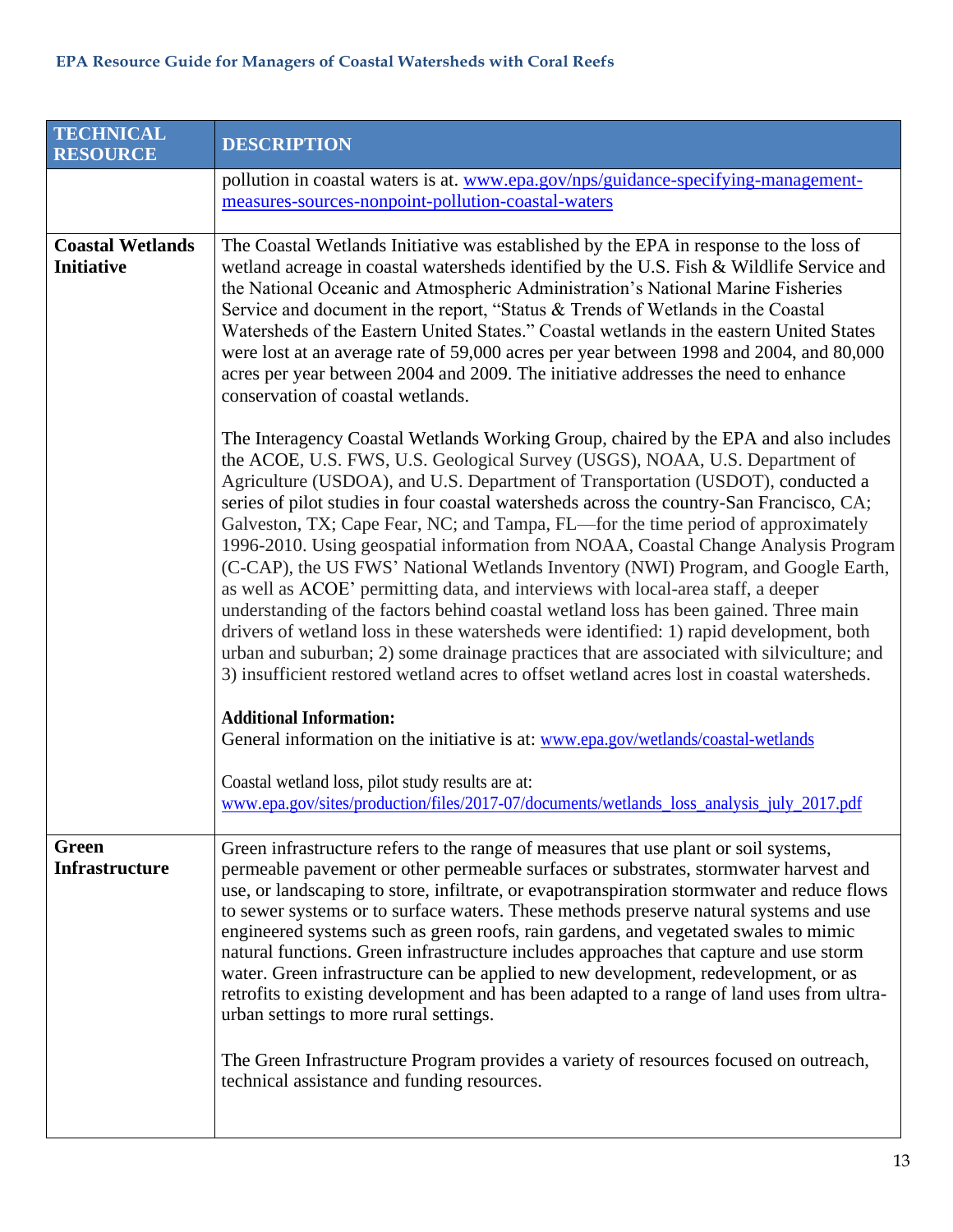<span id="page-13-0"></span>

| <b>TECHNICAL</b><br><b>RESOURCE</b>                                                                              | <b>DESCRIPTION</b>                                                                                                                                                                                                                                                                                                                                                                                                                                                                                                                                                                                                                                                                                                                                                                                                                                                                                                                                                                                                                                                                                                                                                                                                                                                                                                                                                                                                                                                                                                                                                                                                                  |
|------------------------------------------------------------------------------------------------------------------|-------------------------------------------------------------------------------------------------------------------------------------------------------------------------------------------------------------------------------------------------------------------------------------------------------------------------------------------------------------------------------------------------------------------------------------------------------------------------------------------------------------------------------------------------------------------------------------------------------------------------------------------------------------------------------------------------------------------------------------------------------------------------------------------------------------------------------------------------------------------------------------------------------------------------------------------------------------------------------------------------------------------------------------------------------------------------------------------------------------------------------------------------------------------------------------------------------------------------------------------------------------------------------------------------------------------------------------------------------------------------------------------------------------------------------------------------------------------------------------------------------------------------------------------------------------------------------------------------------------------------------------|
|                                                                                                                  | <b>Example:</b><br>A collaborative process involving multiple community-based meetings and a final report<br>established customized green infrastructure design solutions for six neighborhood water<br>plazas along the Caño Martín Peña in San Jose, Puerto Rico. The recommended practices<br>include rain gardens, retention ponds, and permeable pavement integrated with pedestrian<br>modes of transportation to reduce runoff and flooding risk while enhancing the aesthetic<br>appeal of the neighborhood. These place-based design solutions help communities<br>implement green infrastructure techniques and strengthen local and regional capacity and<br>opportunities for meeting their community safety, clean water, and economic goals.                                                                                                                                                                                                                                                                                                                                                                                                                                                                                                                                                                                                                                                                                                                                                                                                                                                                          |
|                                                                                                                  | <b>Additional Information:</b><br>General Information at the following links:<br>www.epa.gov/green-infrastructure<br>www.epa.gov/green-infrastructure/policy-guides<br>www.epa.gov/sustainability/giwiz<br>www.epa.gov/soakuptherain<br>www.epa.gov/sites/production/files/2015-10/documents/chesbay_chap03.pdf<br>www.epa.gov/nps/urban-runoff-low-impact-development<br>www.epa.gov/water-research/national-stormwater-calculator<br>www.epa.gov/water-innovation-tech/innovations-green-infrastructure-stormwater-<br>community-planning-and-design                                                                                                                                                                                                                                                                                                                                                                                                                                                                                                                                                                                                                                                                                                                                                                                                                                                                                                                                                                                                                                                                              |
| <b>Environmental</b><br><b>Reviews under the</b><br><b>National</b><br><b>Environmental</b><br><b>Policy Act</b> | The National Environmental Policy Act (NEPA) requires EPA to review and assess<br>environmental information related to federally funded grants or projects, including any<br>public review, and to make a determination of a categorical exclusion (CATEX), or the<br>development of an environmental assessment/finding of no significant impact<br>(EA/FONSI), or an environmental impact statement/record of decision (EIS/ROD). If a<br>project does not qualify for a CATEX, NEPA requires EPA to prepare an EA or EIS.<br>EPA provides technical staff and resources to conduct NEPA reviews to identify, analyze<br>and mitigate direct and indirect impacts to coral reefs. NEPA compliance and federal<br>cross-cutter review resources and training materials are provided in the web links below<br>and can assist with both reviewing and preparing an EAs or an EIS. One key component<br>under NEPA is to collaborate early with local, state, and other federal and territory<br>agencies as well as the public, which can help with minimizing the potential<br>environmental impacts to coral reefs. Below are some examples of potential coral reef<br>direct/indirect impacts from federal actions:<br>Natural stormwater runoff points and non-point sources in watersheds that drain<br>$\bullet$<br>into coastal waters;<br>New construction of wastewater and stormwater infrastructure, existing system<br>٠<br>improvements and "new source" discharges;<br>Marine related vessel operations;<br>Aquaculture activities and "new source" operations;<br>Dredging activities for harbor deepening/widening; |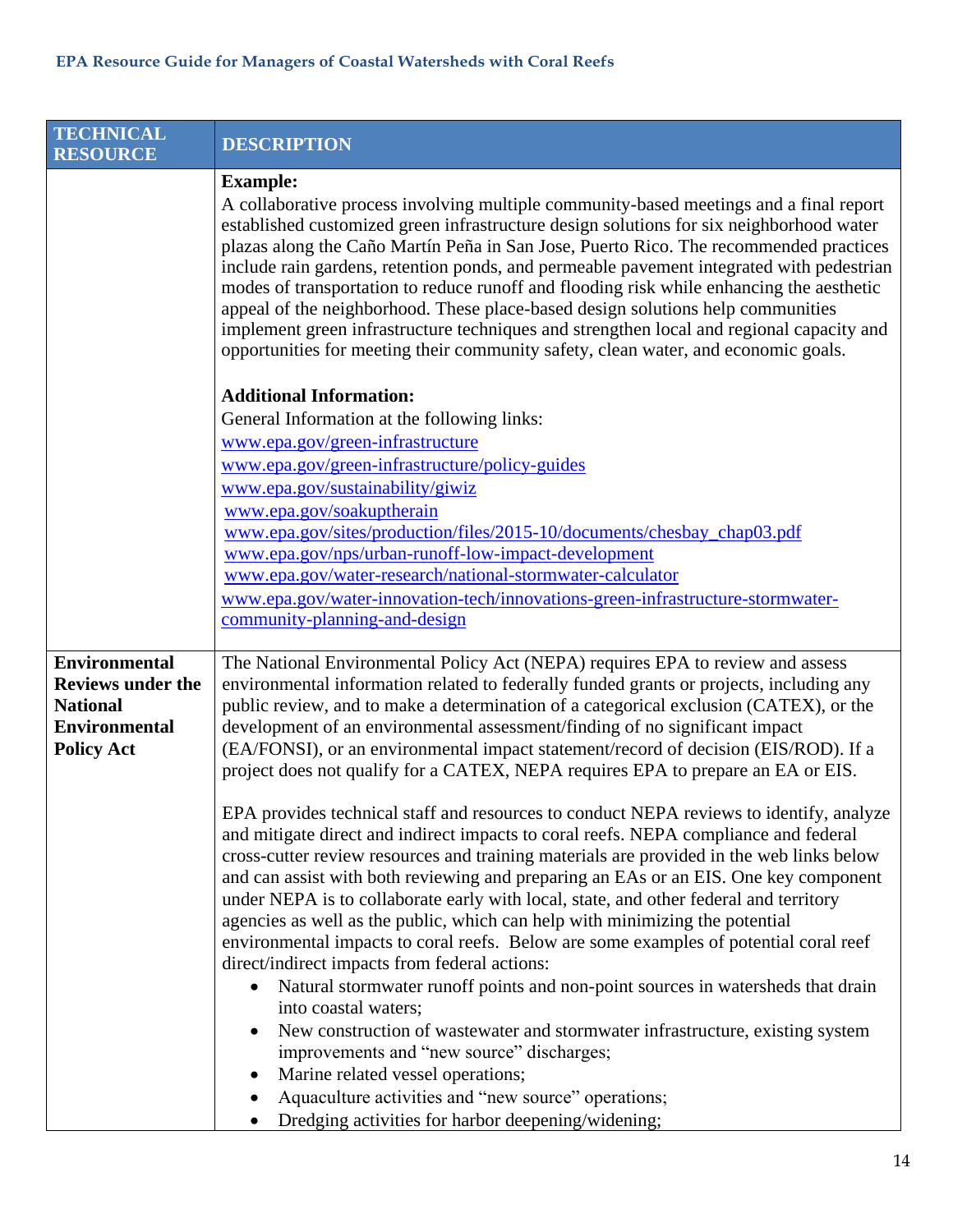<span id="page-14-1"></span><span id="page-14-0"></span>

| <b>TECHNICAL</b><br><b>RESOURCE</b>                                                                                 | <b>DESCRIPTION</b>                                                                                                                                                                                                                                                                                                                                                                                                                                                                                                                                                                                                                                                                                                                                                                                                                                                                                                                                           |
|---------------------------------------------------------------------------------------------------------------------|--------------------------------------------------------------------------------------------------------------------------------------------------------------------------------------------------------------------------------------------------------------------------------------------------------------------------------------------------------------------------------------------------------------------------------------------------------------------------------------------------------------------------------------------------------------------------------------------------------------------------------------------------------------------------------------------------------------------------------------------------------------------------------------------------------------------------------------------------------------------------------------------------------------------------------------------------------------|
|                                                                                                                     | Constructing off-shore terminals for natural gas storage and delivery systems;<br>٠<br>Municipal, industrial, and construction stormwater sites; and<br>Landfill and leachate/stormwater detention basin operations.                                                                                                                                                                                                                                                                                                                                                                                                                                                                                                                                                                                                                                                                                                                                         |
|                                                                                                                     | <b>Additional Information:</b><br>EPA Compliance with the National Policy Act is at:<br>www.epa.gov/nepa/epa-compliance-national-environmental-policy-act                                                                                                                                                                                                                                                                                                                                                                                                                                                                                                                                                                                                                                                                                                                                                                                                    |
|                                                                                                                     | Federal Cross-cutter Authorities are at: www.epa.gov/sites/production/files/2015-<br>08/documents/crosscutterhandbook.pdf                                                                                                                                                                                                                                                                                                                                                                                                                                                                                                                                                                                                                                                                                                                                                                                                                                    |
|                                                                                                                     | NEP Assist Tool that Facilitates the Environmental Review Process is at:<br>www.epa.gov/nepa/nepassist                                                                                                                                                                                                                                                                                                                                                                                                                                                                                                                                                                                                                                                                                                                                                                                                                                                       |
| <b>Reef Impacts:</b><br>Avoidance,<br>Minimization,<br><b>Compensatory</b><br>Mitigation, and<br><b>Restoration</b> | Handbook on Coral This Handbook provides a general summary of current avoidance, minimization,<br>compensatory mitigation, and restoration strategies that may help address physical<br>damage resulting from direct adverse impacts to coral reefs (e.g., dredging, placement of<br>fill, vessel groundings, or accidental discharges like oil spills) and indirect adverse<br>impacts to coral reefs (e.g., beach nourishment, sedimentation from poor land use<br>practices, sedimentation from dredging or vessel movement, or storm water<br>contaminants).                                                                                                                                                                                                                                                                                                                                                                                             |
|                                                                                                                     | EPA co-led development of this document in collaboration with members of the<br>USCRTF. The Handbook provides users the following:<br>a review of the federal authorities, existing policies, and federal agency, state and<br>$\bullet$<br>territory roles and responsibility;<br>a compendium of current best practices, science-based methodologies for<br>quantifying ecosystem functions or services;<br>general overview of basic protocols available for use when assessing impacts to<br>$\bullet$<br>coral reef ecosystems, and mitigation or restoring for unavoidable impacts to coral<br>reef ecosystems, including the use of appropriate compensatory action to replace<br>the lost functions and services.<br><b>Additional Information:</b><br>https://data.nodc.noaa.gov/coris/library/NOAA/CRCP/other/USCRTF/mitigation_h<br>andbook_final_122216.pdf<br>The USCRTF, Mitigation Working Group has other documents that coral reef managers |
|                                                                                                                     | will find helpful at: https://www.coralreef.gov/mitigation/                                                                                                                                                                                                                                                                                                                                                                                                                                                                                                                                                                                                                                                                                                                                                                                                                                                                                                  |
| <b>No-Discharge</b><br><b>Zones for Sewage</b><br>from Vessels                                                      | Under section 312 of the CWA, vessel sewage may be controlled through the<br>establishment of areas in which discharges of sewage from vessels are not allowed.<br>These areas are also known as "no-discharge zones" (NDZs). A NDZ is an area in<br>which both treated and untreated sewage discharges from vessels are prohibited.<br>Within NDZ boundaries, vessel operators are required to retain their sewage                                                                                                                                                                                                                                                                                                                                                                                                                                                                                                                                          |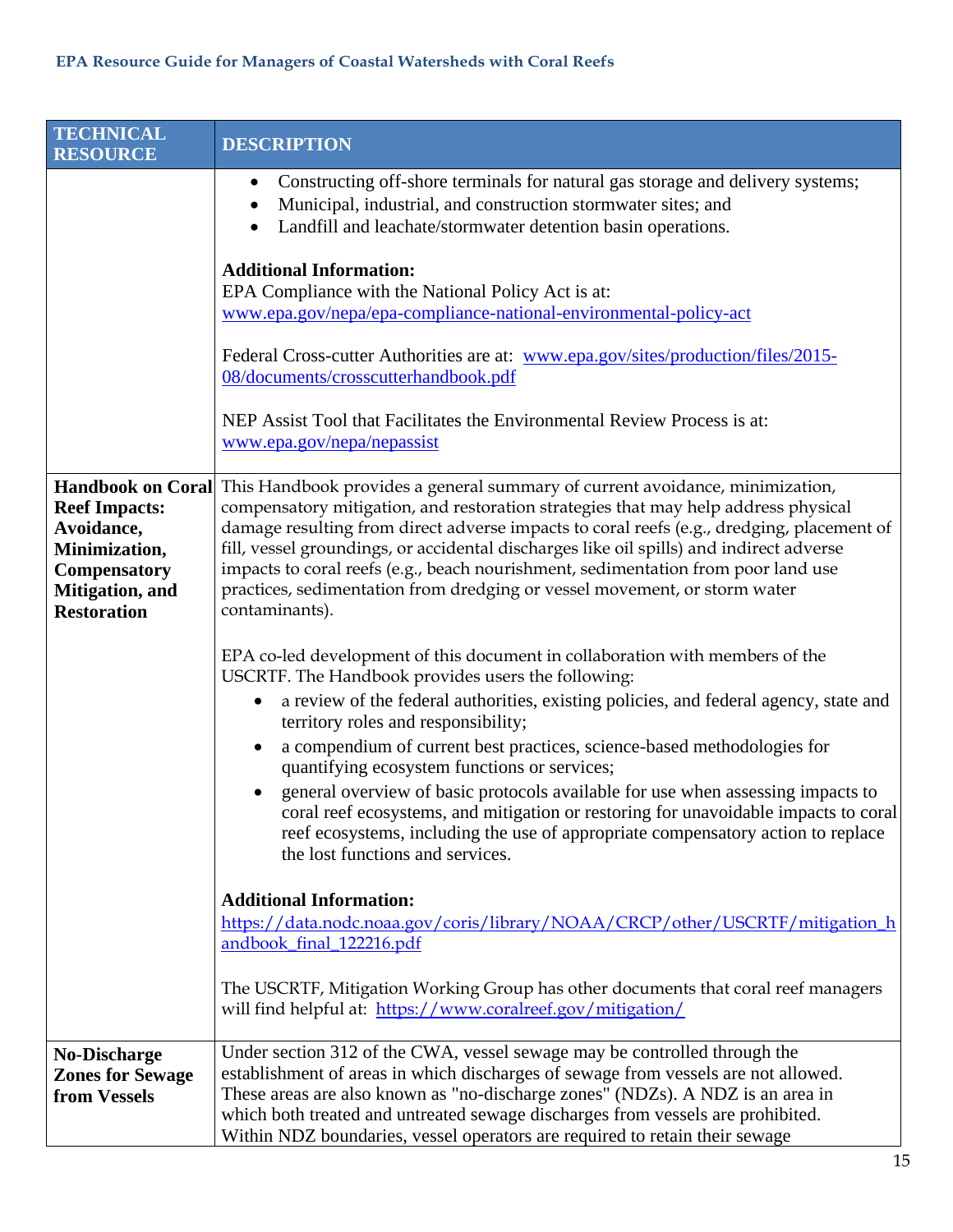<span id="page-15-1"></span><span id="page-15-0"></span>

| <b>TECHNICAL</b><br><b>RESOURCE</b>                                                          | <b>DESCRIPTION</b>                                                                                                                                                                                                                                                                                                                                                                                                                                                                                                                                                                                                                                                                                                                                                                                                                                                                                      |
|----------------------------------------------------------------------------------------------|---------------------------------------------------------------------------------------------------------------------------------------------------------------------------------------------------------------------------------------------------------------------------------------------------------------------------------------------------------------------------------------------------------------------------------------------------------------------------------------------------------------------------------------------------------------------------------------------------------------------------------------------------------------------------------------------------------------------------------------------------------------------------------------------------------------------------------------------------------------------------------------------------------|
|                                                                                              | discharges onboard for discharge at sea (generally beyond three miles from shore) or<br>onshore at a pump-out facility.<br><b>Additional Information:</b><br>www.epa.gov/vessels-marinas-and-ports/vessel-sewage-discharges-no-discharge-<br>zones-ndzs                                                                                                                                                                                                                                                                                                                                                                                                                                                                                                                                                                                                                                                 |
| <b>National Pollutant</b><br><b>Discharge</b><br><b>Elimination System</b><br><b>Permits</b> | Section 402 of the Clean Water Act prohibits anybody from discharging "pollutants"<br>through a "point source" into a "water of the United States" unless they have a National<br>Pollutant Discharge Elimination System (NPDES) permit. The permit will contain limits<br>on what you can discharge, monitoring and reporting requirements, and other provisions<br>to ensure that the discharge does not hurt water quality or people's health. The permit<br>translates general requirements of the Clean Water Act into specific provisions tailored to<br>the operations of each person discharging pollutants.<br>Federal laws provide EPA and authorized state regulatory agencies with various methods<br>of taking enforcement actions against violators of permit requirements. For example, EPA<br>and state regulatory agencies may issue administrative orders which require facilities to |
|                                                                                              | correct violations and that assess monetary penalties. The laws also allow EPA and state<br>agencies to pursue civil and criminal actions that may include mandatory injunctions or<br>penalties, as well as jail sentences for persons found willfully violating requirements and<br>endangering the health and welfare of the public or environment. EPA is the NPDES<br>permitting authority in coral reef Jurisdictions including: America Samoa, Guam,<br>Commonwealth of Northern Mariana Islands and Puerto Rico.<br><b>Additional Information:</b><br>www.epa.gov/npdes/npdes-permit-basics                                                                                                                                                                                                                                                                                                     |
| <b>Nutrient Pollution</b>                                                                    | Nutrient pollution is one of America's most widespread, costly and challenging<br>environmental problems, and is caused by excess nitrogen and phosphorus in the air and<br>water.                                                                                                                                                                                                                                                                                                                                                                                                                                                                                                                                                                                                                                                                                                                      |
|                                                                                              | Numeric nutrient criteria are a critical tool for protecting and restoring a waterbody's<br>designated uses related to nitrogen and phosphorus pollution. These criteria enable<br>effective monitoring of a waterbody for attaining its designated uses; facilitate formulation<br>of NPDES discharge permits; and simplify development of TMDL for restoring waters not<br>attaining their designated uses (i.e., impaired waters).                                                                                                                                                                                                                                                                                                                                                                                                                                                                   |
|                                                                                              | The interactive maps and tables describe progress states are making towards the<br>development of numeric nutrient criteria, the criteria they have developed, and specific<br>details about CWA adopted criteria, including values and parameters.                                                                                                                                                                                                                                                                                                                                                                                                                                                                                                                                                                                                                                                     |
|                                                                                              | EPA has supported the use of water quality trading, offsets and similar programs for<br>achieving compliance with the regulatory requirements of the CWA for many years. In<br>partnership with stakeholders and other federal agencies, EPA has renewed this effort to<br>leverage emerging technologies and facilitate broader adoption of market-based programs<br>in the near-term.                                                                                                                                                                                                                                                                                                                                                                                                                                                                                                                 |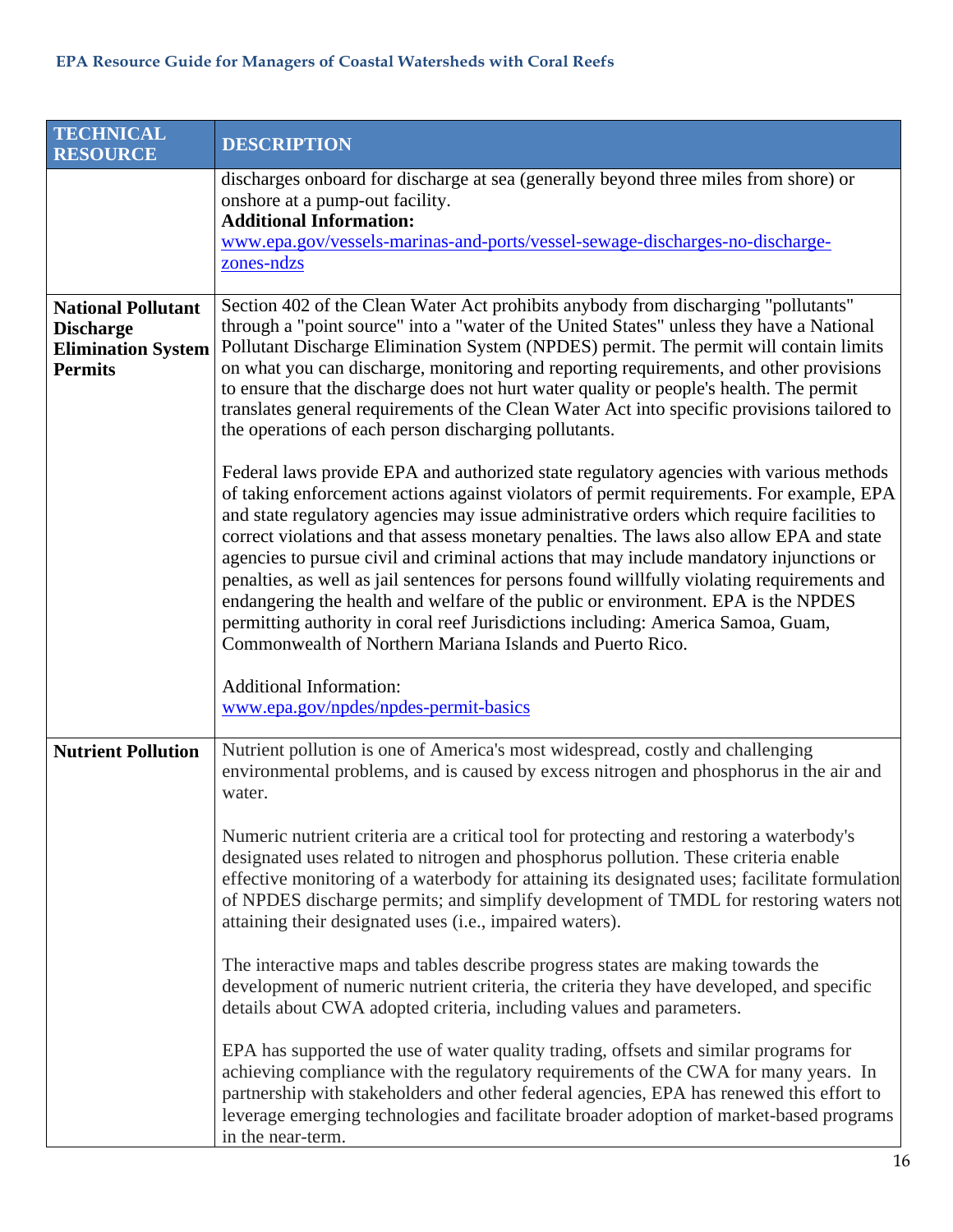$\mathsf{l}$ 

<span id="page-16-0"></span>

| <b>TECHNICAL</b><br><b>RESOURCE</b>                  | <b>DESCRIPTION</b>                                                                                                                                                                                                                                                                                                                                                                                                                                                                                                                                                                                                                                                                                                                                                                                                                                                                                                                                                                                                                                                                                                                                                                                                                                                                                                                                                                                                                                                                                                                                                                                                                                                                                                                                                                                                                                                                                                                                                                                                                                                                                                                                                                                                                                                                                                                                                                                                                                                                                                                                                                                                                                                                                                                                              |
|------------------------------------------------------|-----------------------------------------------------------------------------------------------------------------------------------------------------------------------------------------------------------------------------------------------------------------------------------------------------------------------------------------------------------------------------------------------------------------------------------------------------------------------------------------------------------------------------------------------------------------------------------------------------------------------------------------------------------------------------------------------------------------------------------------------------------------------------------------------------------------------------------------------------------------------------------------------------------------------------------------------------------------------------------------------------------------------------------------------------------------------------------------------------------------------------------------------------------------------------------------------------------------------------------------------------------------------------------------------------------------------------------------------------------------------------------------------------------------------------------------------------------------------------------------------------------------------------------------------------------------------------------------------------------------------------------------------------------------------------------------------------------------------------------------------------------------------------------------------------------------------------------------------------------------------------------------------------------------------------------------------------------------------------------------------------------------------------------------------------------------------------------------------------------------------------------------------------------------------------------------------------------------------------------------------------------------------------------------------------------------------------------------------------------------------------------------------------------------------------------------------------------------------------------------------------------------------------------------------------------------------------------------------------------------------------------------------------------------------------------------------------------------------------------------------------------------|
|                                                      | <b>Additional Information:</b><br>Information on numeric nutrient water quality criteria is at: www.epa.gov/nutrient-policy-<br>data/state-progress-toward-developing-numeric-nutrient-water-quality-criteria<br>The basics about nutrient pollution is at: www.epa.gov/nutrient pollution<br>www.epa.gov/nutrient-policy-data/collaborative-approaches-reducing-excess-nutrients                                                                                                                                                                                                                                                                                                                                                                                                                                                                                                                                                                                                                                                                                                                                                                                                                                                                                                                                                                                                                                                                                                                                                                                                                                                                                                                                                                                                                                                                                                                                                                                                                                                                                                                                                                                                                                                                                                                                                                                                                                                                                                                                                                                                                                                                                                                                                                               |
| <b>Ocean Dumping</b><br><b>Management</b><br>Program | The Marine Protection, Research, and Sanctuaries Act (MPRSA), also known as the<br>Ocean Dumping Act, regulates the disposition of any material into the ocean, unless<br>expressly excluded under the MPRSA. Section 101 of the MPRSA generally prohibits<br>the transportation of any material for the purpose of dumping, unless authorized by<br>permit. The MPRSA prohibits or restricts ocean dumping (primarily in terms of<br>material type, amount, and location) that would adversely affect human health,<br>welfare, or amenities, the marine environment, ecological systems, or economic<br>potentialities. In the United States, the MPRSA implements the requirements of the<br>London Convention, an international treaty of global application to protect the marine<br>environment from pollution caused by the dumping of wastes or other matter into the<br>ocean.<br>Under the MPRSA, EPA is responsible for establishing criteria for reviewing and<br>evaluating permit applications. EPA is responsible for issuing ocean dumping permits<br>for materials other than dredged material. In the case of dredged material, the ACOE<br>is responsible for issuing ocean dumping permits, using EPA's environmental criteria.<br>Permits for ocean dumping of dredged material are subject to EPA review and written<br>concurrence.<br>EPA is also responsible for designating and managing ocean disposal sites for all<br>types of materials. EPA designates ocean disposal sites through rulemaking and sites<br>are published at 40 CFR 228. EPA bases the designation of an ocean disposal site on<br>environmental studies of a proposed site, environmental studies of regions adjacent to<br>the site, and historical knowledge of the impact of disposal on areas similar to the sites<br>in physical, chemical and biological characteristics. EPA must consider the ocean<br>disposal criteria published in the 40 CFR 228.5 and 228.6 when selecting a site for<br>designation. In general, sites are selected in areas where disposal will not have a<br>significant impact on various amenities such as fisheries, coral reefs, endangered<br>species, or other legitimate uses of the ocean. EPA analyzes these impacts through<br>environmental assessments or environmental impact statements for site designations.<br>EPA and the ACOE together develop site management and monitoring plans for each<br>designated ocean dredged material disposal site. EPA's Ocean Dumping Management<br>Program, often in coordination with the ACOE, conducts oceanographic surveys at<br>these ocean disposal sites to evaluate environmental conditions at the site and to<br>determine what management actions may be needed. |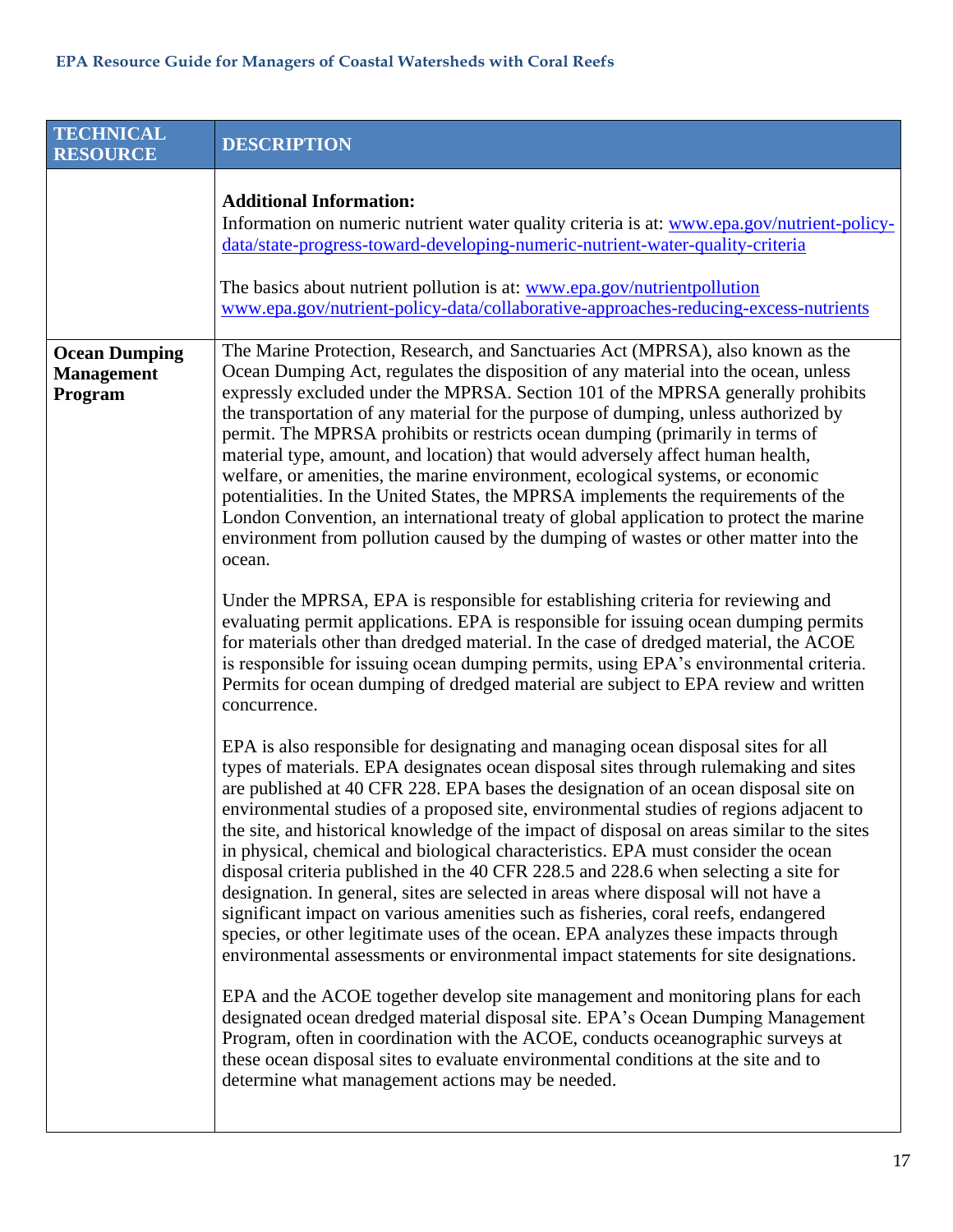<span id="page-17-2"></span><span id="page-17-1"></span><span id="page-17-0"></span>

| <b>TECHNICAL</b><br><b>RESOURCE</b>                               | <b>DESCRIPTION</b>                                                                                                                                                                                                                                                                                                                                                                                                                                                                                                                                                                                                                                                                                                   |
|-------------------------------------------------------------------|----------------------------------------------------------------------------------------------------------------------------------------------------------------------------------------------------------------------------------------------------------------------------------------------------------------------------------------------------------------------------------------------------------------------------------------------------------------------------------------------------------------------------------------------------------------------------------------------------------------------------------------------------------------------------------------------------------------------|
|                                                                   | In the MPRSA permitting, site designation and site management processes, EPA carefully<br>considers potential impacts to corals from proposed ocean dumping and strives to take all<br>possible precautions to protect these valuable areas in all regulatory decisions.                                                                                                                                                                                                                                                                                                                                                                                                                                             |
|                                                                   | <b>Additional Information:</b><br>EPA Ocean Dumping Management Program information is at:<br>www.epa.gov/ocean-dumping                                                                                                                                                                                                                                                                                                                                                                                                                                                                                                                                                                                               |
| <b>Water Quality</b><br><b>Standards</b><br><b>Academy</b>        | To support water quality standards development, EPA offers the Water Quality Standards<br>Academy (WQSA) which presents classroom-based and online courses, along with<br>occasional webinars. Key concept modules are designed to prepare you for the five-day<br>Live Academy and are designed for persons with some familiarity with water quality<br>standards. People with more experience in this subject matter may benefit from taking the<br>online course as refresher training. These topics are covered in further detail in the<br>Classroom WQSA.<br><b>Additional Information:</b><br>The Water Quality Standards Academy information is at: www.epa.gov/wqs-tech/water-<br>quality-standards-academy |
| Watershed                                                         | The Watershed Academy is a focal point in the Office of Water for promoting watershed                                                                                                                                                                                                                                                                                                                                                                                                                                                                                                                                                                                                                                |
| <b>Academy</b>                                                    | approaches. For more than 20 years, the Academy has provided tools and information on<br>watershed management to EPA staff and other federal, state, and local officials as well as<br>private practitioners of watershed management. The Academy continues to develop live<br>training courses, web-based training and webcasts for our partners.                                                                                                                                                                                                                                                                                                                                                                   |
|                                                                   | <b>Additional Information:</b><br>www.epa.gov/watershedacademy/                                                                                                                                                                                                                                                                                                                                                                                                                                                                                                                                                                                                                                                      |
| <b>Water Quality</b><br><b>Monitoring and</b><br><b>Reporting</b> | EPA has a variety of options for states and jurisdictions to access information on<br>water quality monitoring:                                                                                                                                                                                                                                                                                                                                                                                                                                                                                                                                                                                                      |
|                                                                   | EPA developed fact sheets that help states and other jurisdictions assess and report<br>1)<br>on water quality conditions. These fact sheets and other information about water<br>quality monitoring, sample design and data management can be found at:<br>www.epa.gov/waterdata/assessing-and-reporting-water-quality-questions-and-<br>answers#1                                                                                                                                                                                                                                                                                                                                                                  |
|                                                                   | The Water Quality Exchange (WQE) is the mechanism for data partners to submit<br>2)<br>water monitoring data to EPA. In addition to the WQE, EPA supports the Water<br>Quality Portal, a warehouse where USGS, USDA, EPA, states, territories, tribes,<br>and many other groups publish water quality monitoring data to be reused for<br>water quality research and decision making. The WQX is at:<br>www.epa.gov/waterdata/water-quality-data-wqx. To download and retrieve data,                                                                                                                                                                                                                                 |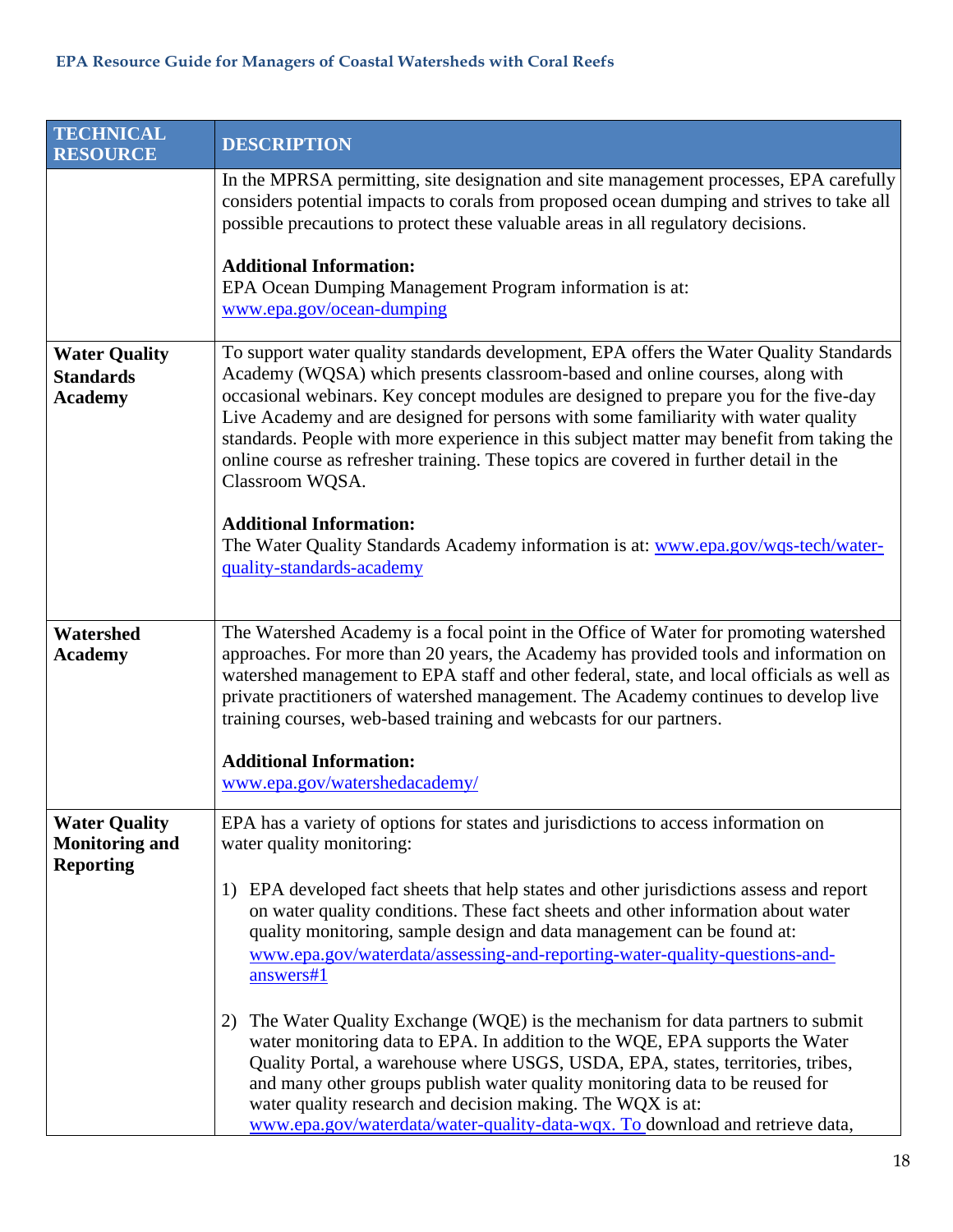| <b>TECHNICAL</b><br><b>RESOURCE</b> | <b>DESCRIPTION</b>                                                                                                                                                                                                                                                                                                               |
|-------------------------------------|----------------------------------------------------------------------------------------------------------------------------------------------------------------------------------------------------------------------------------------------------------------------------------------------------------------------------------|
|                                     | go to the Water Quality Portal at: www.waterqualitydata.us/portal/.<br>EPA's tool, <i>Online Water Quality Monitoring</i> (OWQM) is also available. OWQM<br>3)<br>uses online instruments for real-time measurement of water quality in source<br>waters and/or distribution systems. OWQM can help utilities optimize treatment |
|                                     | processes, improve distribution system operations, and detect contamination<br>incidents. Such resources can be used to design and implement an OWQM system.<br>More information is at: www.epa.gov/waterqualitysurveillance/online-water-<br>quality-monitoring-resources                                                       |
|                                     | <b>Additional Information:</b>                                                                                                                                                                                                                                                                                                   |
|                                     | Publications by the National Water Quality Council are at:<br>www.acwi.gov/monitoring/pubs/                                                                                                                                                                                                                                      |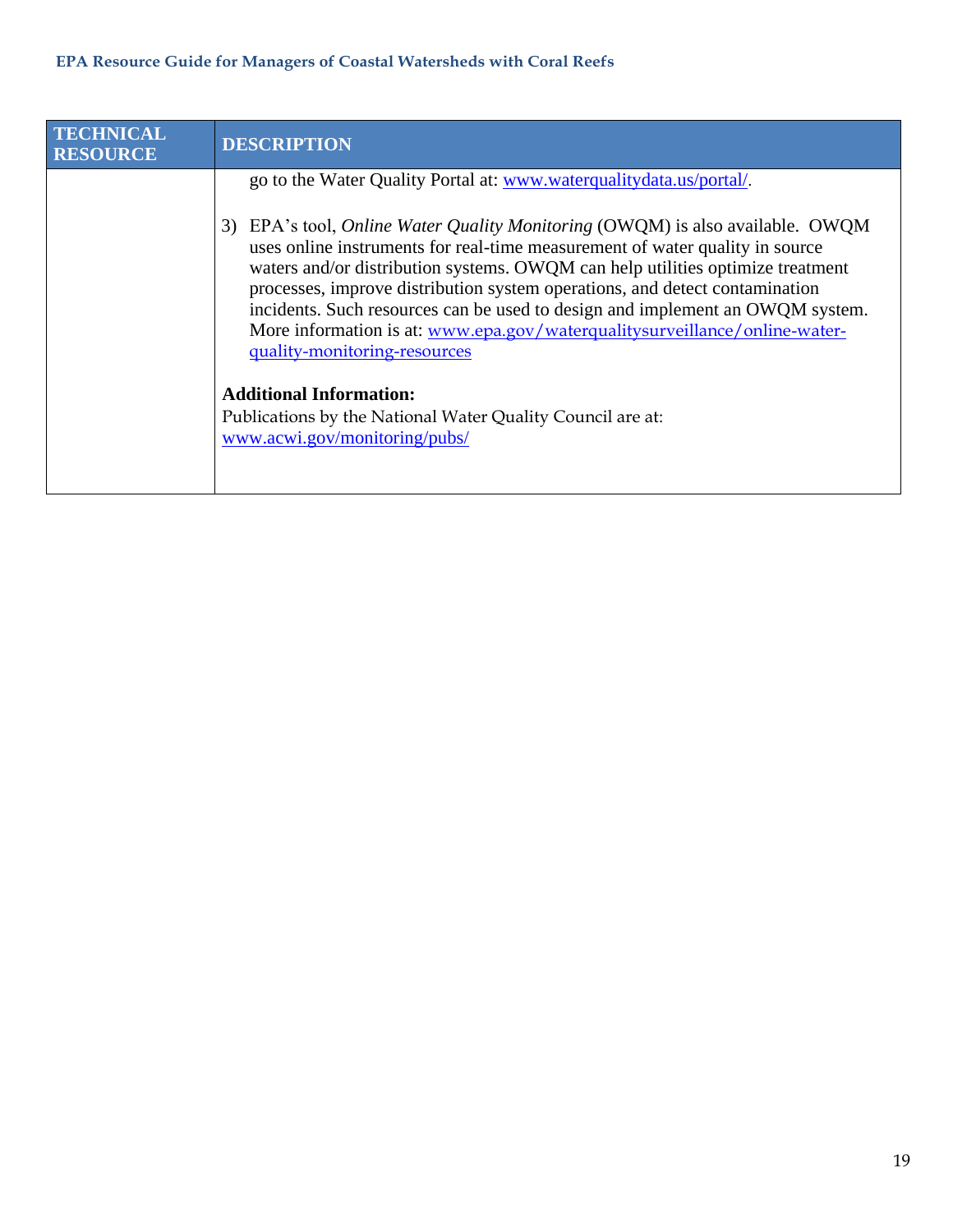## <span id="page-19-0"></span>**Tools**

<span id="page-19-2"></span><span id="page-19-1"></span>

| <b>TOOL</b>                                                                                        | <b>DESCRIPTION</b>                                                                                                                                                                                                                                                                                                                                                                                                                                                                                                                                                                                                                                                                                                                                                                                                                                                                                                                                                                                                                                                                                                                                                                                                                                                                                                                                                                                                                                                                                                                                                                                                                                                                                                                                                                                                                                                    |
|----------------------------------------------------------------------------------------------------|-----------------------------------------------------------------------------------------------------------------------------------------------------------------------------------------------------------------------------------------------------------------------------------------------------------------------------------------------------------------------------------------------------------------------------------------------------------------------------------------------------------------------------------------------------------------------------------------------------------------------------------------------------------------------------------------------------------------------------------------------------------------------------------------------------------------------------------------------------------------------------------------------------------------------------------------------------------------------------------------------------------------------------------------------------------------------------------------------------------------------------------------------------------------------------------------------------------------------------------------------------------------------------------------------------------------------------------------------------------------------------------------------------------------------------------------------------------------------------------------------------------------------------------------------------------------------------------------------------------------------------------------------------------------------------------------------------------------------------------------------------------------------------------------------------------------------------------------------------------------------|
| <b>Adaptation Design</b><br><b>Tool</b>                                                            | Natural resource managers have communicated a need for methods and tools for effective<br>adaptation of ecosystem-based management activities in the context of climate change. In<br>response to calls for practical support in this area, EPA led an inter-agency team, along<br>with members of the USCRTF, to develop an Adaptation Design Tool that uses a<br>structured approach to break down the adaptation process into tractable steps. The tool<br>guides users through a series of design considerations to (1) adjust their currently-planned<br>management actions to be more climate-smart and (2) brainstorm and craft additional<br>adaptation actions to address remaining vulnerabilities. Developed with partners in<br>Hawai'i and Puerto Rico, the tool and associated reference materials consist of worksheets<br>and instructions as well as an on-line, interactive training module. Expert consultations<br>with stakeholders have produced lessons learned and tool improvements to maximize<br>efficiency, gain the greatest value from the thought process, and deal with issues of scale<br>and uncertainty. While initially created for coral reefs, the tool is also fully transferable to<br>other natural resource systems and sectors. The Adaptation Design Tool advances the<br>practice of assessment and decision-making science, informs higher level strategic<br>planning, and serves as a platform for systematic, transparent and inclusive thought<br>processes to tackle the practical implications of climate change for ecosystem-based<br>management.<br><b>Additional Information:</b><br>Online training (hosted on TNC Reef Resilience website) is at:<br>https://www.conservationtraining.org/enrol/index.php?id=52<br>User guide $(2017)$ is at:<br>www.epa.gov/coral-reefs/what-epa-doing-protect-coral-reefs |
|                                                                                                    | Journal articles on climate-smart design and tool development and testing are at:<br>www.link.springer.com/article/10.1007/s00267-016-0774-3<br>www.link.springer.com/article/10.1007/s00267-018-1065-y                                                                                                                                                                                                                                                                                                                                                                                                                                                                                                                                                                                                                                                                                                                                                                                                                                                                                                                                                                                                                                                                                                                                                                                                                                                                                                                                                                                                                                                                                                                                                                                                                                                               |
| <b>Assessment and</b><br><b>Total Maximum</b><br>Daily Load and<br>Implementation<br><b>System</b> | The Clean Water Act requires states, territories, and authorized tribes to monitor water<br>pollution and report to EPA every two years on the waters they have evaluated. This<br>process is called assessment. Part of this process is deciding which waters do not meet<br>water quality standards because they are too polluted. These degraded waters are called<br>impaired (polluted enough to require action) and are placed on a list for future actions to<br>reduce pollution. This information reported to EPA is available in the Assessment and<br>Total Maximum Daily Load and Implementation System (ATTAINS). The ATTAINS<br>web reports provide users with easy access to view the information on the status of waters<br>at the national, state, territory, tribe, and site-specific waterbody levels.                                                                                                                                                                                                                                                                                                                                                                                                                                                                                                                                                                                                                                                                                                                                                                                                                                                                                                                                                                                                                                             |
|                                                                                                    | <b>Additional Information:</b><br>www.epa.gov/waterdata/attains                                                                                                                                                                                                                                                                                                                                                                                                                                                                                                                                                                                                                                                                                                                                                                                                                                                                                                                                                                                                                                                                                                                                                                                                                                                                                                                                                                                                                                                                                                                                                                                                                                                                                                                                                                                                       |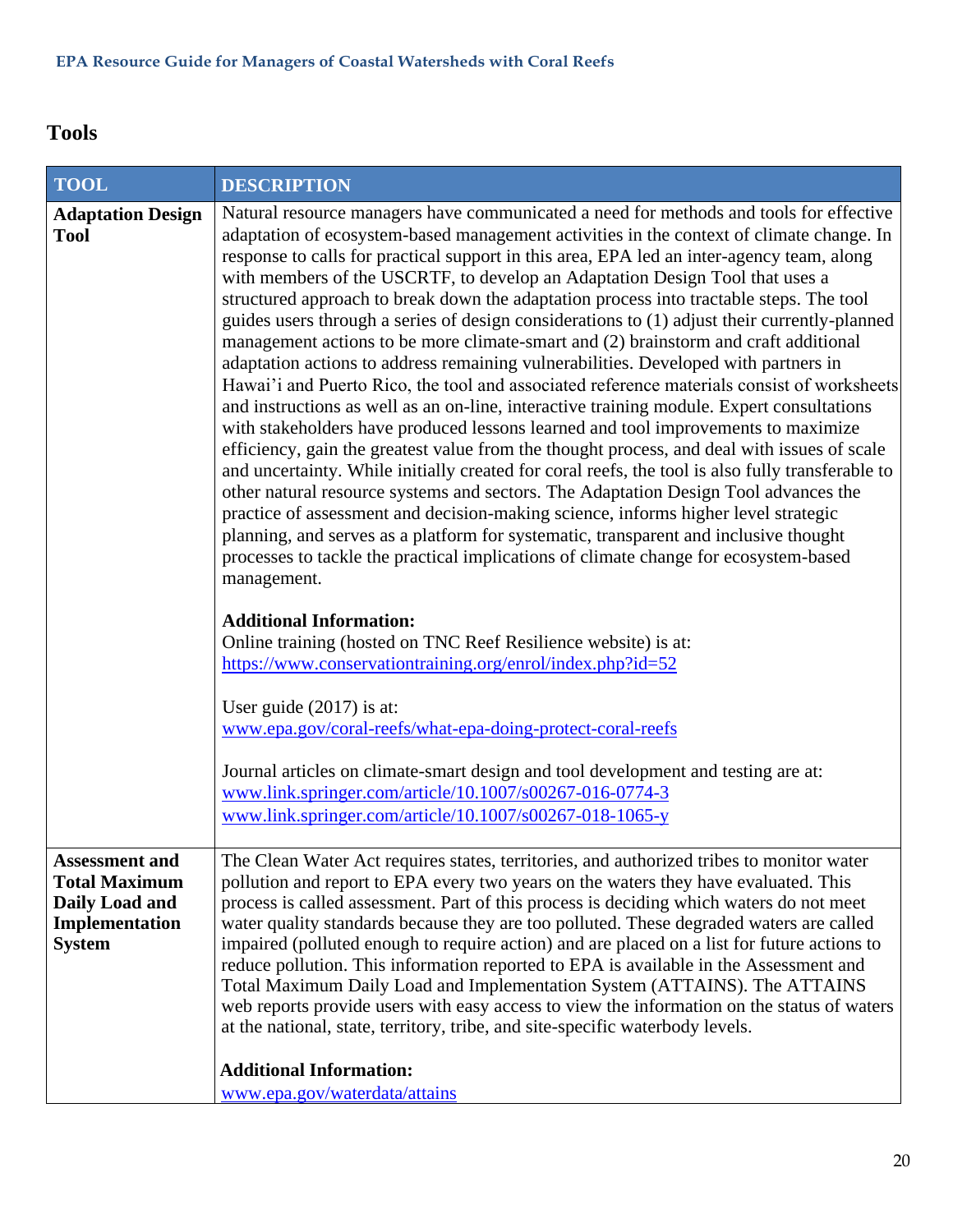<span id="page-20-1"></span><span id="page-20-0"></span>

| <b>TOOL</b>                                                                              | <b>DESCRIPTION</b>                                                                                                                                                                                                                                                                                                                                                                                                    |
|------------------------------------------------------------------------------------------|-----------------------------------------------------------------------------------------------------------------------------------------------------------------------------------------------------------------------------------------------------------------------------------------------------------------------------------------------------------------------------------------------------------------------|
| <b>Climate Ready</b><br><b>Estuaries</b>                                                 | The Climate Ready Estuaries (CRE) program works with the National Estuary Programs<br>(NEPs) and the coastal management community to assess climate change vulnerabilities,<br>develop and implement adaptation strategies, and engage and educate stakeholders. CRE<br>shares NEP examples to help other coastal managers and provides technical guidance and<br>assistance about climate change adaptation.         |
|                                                                                          | <b>Risk-Based Tools</b><br>Being Prepared for Climate Change workbook provides much needed guidance for<br>conducting risk-based climate change vulnerability assessments and developing<br>adaptation action plans. It is an ideal tool for organizations that manage places,<br>watersheds, or coastal environments.                                                                                                |
|                                                                                          | <b>Additional Information:</b><br>Risk based tool: https://www.epa.gov/cre/risk-based-adaptation                                                                                                                                                                                                                                                                                                                      |
|                                                                                          | General information about CRD is at: www.epa.gov/cre                                                                                                                                                                                                                                                                                                                                                                  |
|                                                                                          | Sea level rise information is at: www.epa.gov/cre/sea-level-rise                                                                                                                                                                                                                                                                                                                                                      |
|                                                                                          | King Tides and Climate Change information is at:                                                                                                                                                                                                                                                                                                                                                                      |
|                                                                                          | www.epa.gov/cre/king-tides-and-climate-change#what                                                                                                                                                                                                                                                                                                                                                                    |
|                                                                                          | Coastal Adaptation Toolkit is at:<br>www.epa.gov/cre/coastal-adaptation-toolkit                                                                                                                                                                                                                                                                                                                                       |
| <b>EJSCREEN:</b><br><b>Environmental</b><br><b>Justice Screening</b><br>and Mapping Tool | EJSCREEN is an environmental justice mapping and screening tool that provides a<br>nationally consistent dataset and approach for combining environmental and demographic<br>indicators. EJSCREEN allows users to access high-resolution environmental and<br>demographic information for locations in the United States and compare their selected<br>locations to the rest of the state, EPA region, or the nation. |
|                                                                                          | The tool may help users identify areas with:<br>minority and/or low-income populations<br>$\bullet$<br>potential environmental quality issues<br>a combination of environmental and demographic indicators that is greater than<br>usual<br>other factors that may be of interest.                                                                                                                                    |
|                                                                                          | EJSCREEN may also be used to support activities such as:<br>education programs<br>grant writing<br>community awareness efforts                                                                                                                                                                                                                                                                                        |
|                                                                                          | <b>Additional Information:</b><br>www.epa.gov/ejscreen                                                                                                                                                                                                                                                                                                                                                                |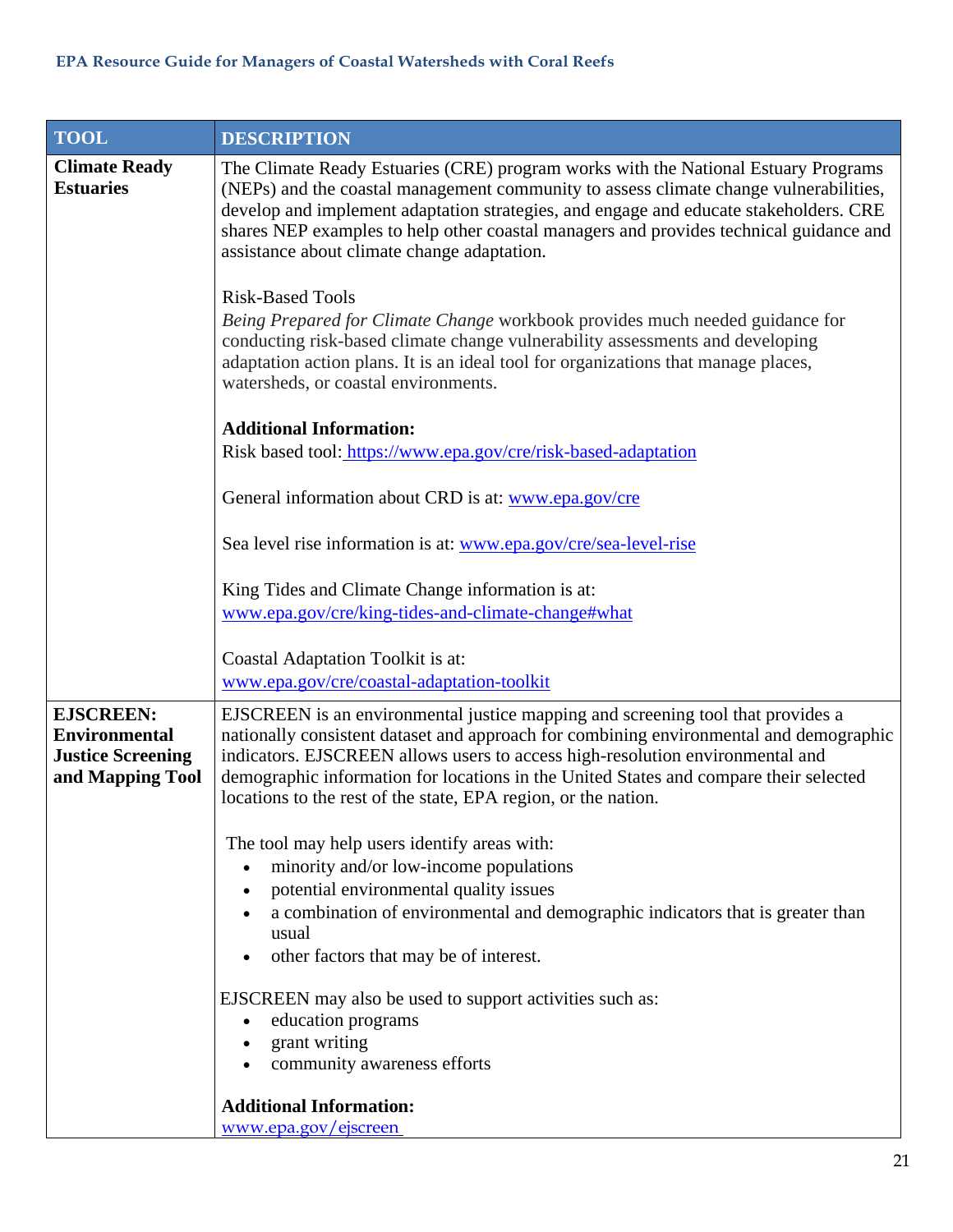<span id="page-21-2"></span><span id="page-21-1"></span><span id="page-21-0"></span>

| <b>TOOL</b>                                                                         | <b>DESCRIPTION</b>                                                                                                                                                                                                                                                                                                                                                                                                                                                                                                                                                                                                                                                                                                                                                                                                                                                                                                                                                                                                                                  |
|-------------------------------------------------------------------------------------|-----------------------------------------------------------------------------------------------------------------------------------------------------------------------------------------------------------------------------------------------------------------------------------------------------------------------------------------------------------------------------------------------------------------------------------------------------------------------------------------------------------------------------------------------------------------------------------------------------------------------------------------------------------------------------------------------------------------------------------------------------------------------------------------------------------------------------------------------------------------------------------------------------------------------------------------------------------------------------------------------------------------------------------------------------|
| <b>EPA Guidance for</b><br><b>Developing Fish</b><br><b>Advisories</b>              | In addition to developing information for the public on fish and shellfish consumption,<br>EPA publishes a variety of guidance documents to help state, territorial, and tribal<br>environmental health officials develop fish advisories and safe eating guidelines for fish<br>caught in marine and inland waters.                                                                                                                                                                                                                                                                                                                                                                                                                                                                                                                                                                                                                                                                                                                                |
|                                                                                     | <b>Additional Information:</b><br>www.epa.gov/fish-tech/epa-guidance-developing-fish-advisories#national                                                                                                                                                                                                                                                                                                                                                                                                                                                                                                                                                                                                                                                                                                                                                                                                                                                                                                                                            |
| <b>Healthy</b><br>Watersheds-<br><b>Recovery Potential</b><br><b>Screening Tool</b> | Monitoring under the Clean Water Act has identified tens of thousands of polluted US<br>water bodies that need restoration. Many healthy waters without watershed protection<br>strategies are also at risk of becoming degraded. The Recovery Potential Screening<br>(RPS) tool is a systematic, Excel-based comparative method for identifying<br>differences among watersheds (or watershed-based, hydrologic units such as HUC12s)<br>that may influence their relative likelihood to be successfully restored, protected or<br>managed in other ways. RPS tools are available and downloadable for all of the US<br>states and territories. Each tool is pre-loaded with a library of watershed indicators and<br>can be customized with user data to further explore priority watersheds for coral reef<br>protection. Since 2004, RPS users have included over 37 state water quality programs,<br>US Trust Territories, local watershed groups, river basin managers (US and<br>international), tribes, and federal environmental agencies. |
|                                                                                     | <b>Additional Information:</b><br>General information about the RPS is at: www.epa.gov/rps<br>٠                                                                                                                                                                                                                                                                                                                                                                                                                                                                                                                                                                                                                                                                                                                                                                                                                                                                                                                                                     |
|                                                                                     | The Recovery Potential Screening Tool-Screening for Land-Based Sources of<br>$\bullet$<br><b>Pollution that Stress Coral Reefs</b>                                                                                                                                                                                                                                                                                                                                                                                                                                                                                                                                                                                                                                                                                                                                                                                                                                                                                                                  |
|                                                                                     | The purpose of The Recovery Potential Screening Tool-Screening for<br>$\circ$<br>Land-Based Sources of Pollution that Stress Coral Reefs is to illustrate<br>how the Recovery Potential Screening (RPS) Tool can be set up to<br>evaluate and compare watersheds for sediment and nutrient runoff into<br>coral reef ecosystems. This document helps set up the tool, select<br>appropriate indicators for evaluating where conditions promote the<br>likelihood of sediment and nutrient runoff, and interpret the outputs for<br>purposes of prioritizing management activities.                                                                                                                                                                                                                                                                                                                                                                                                                                                                  |
|                                                                                     | The state specific RSP tool is at: www.epa.gov/wsio/state-specific-recovery-<br>potential-screening-rps-tools                                                                                                                                                                                                                                                                                                                                                                                                                                                                                                                                                                                                                                                                                                                                                                                                                                                                                                                                       |
| How's My<br>Waterway                                                                | How's My Waterway is a web application designed to provide the general public with<br>information about the condition of their local waters based on data that states, federal,<br>tribal, local agencies and others have provided to EPA. The sources of this information<br>are an EPA database of state water quality monitoring reports provided under the Clean<br>Water Act.                                                                                                                                                                                                                                                                                                                                                                                                                                                                                                                                                                                                                                                                  |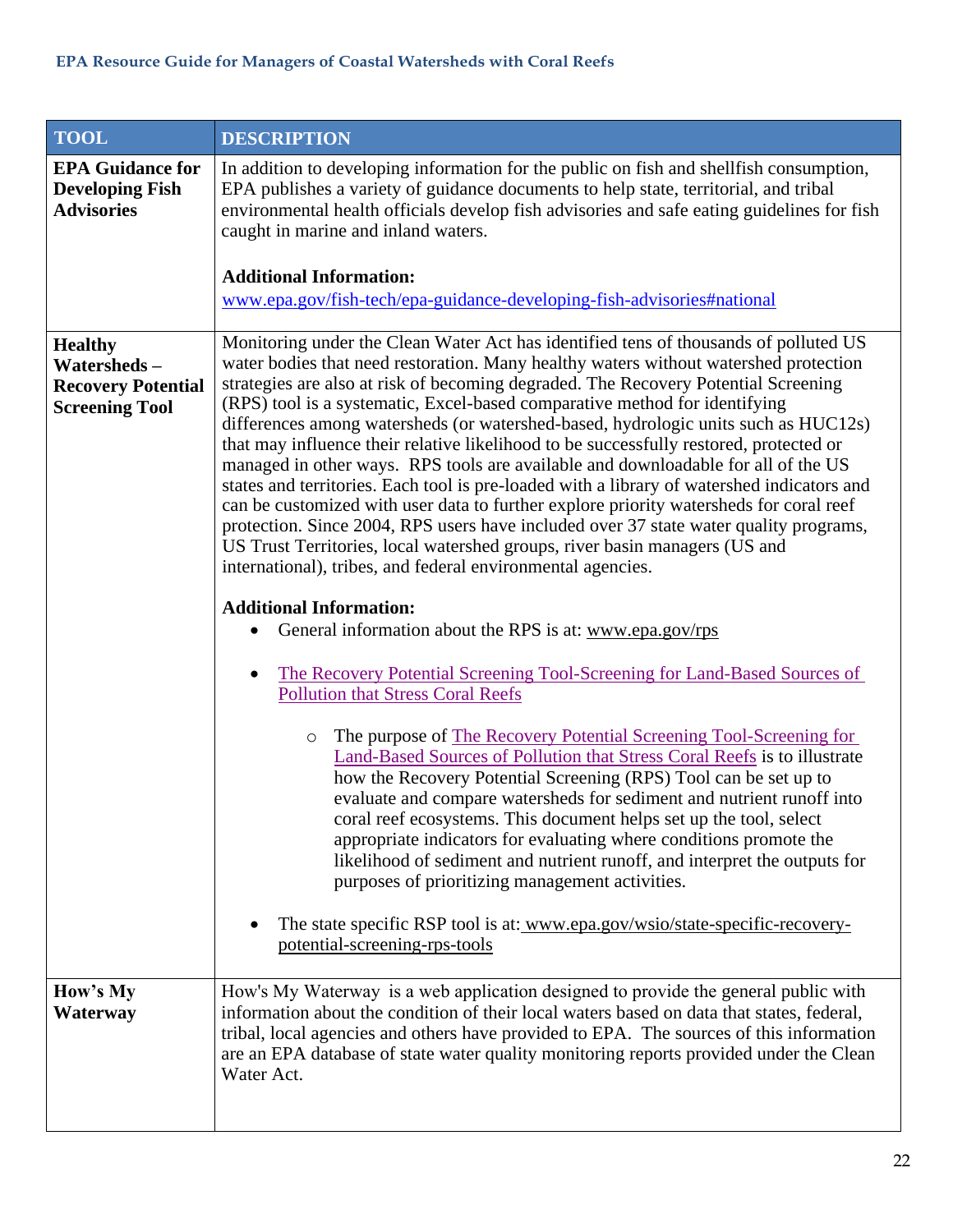<span id="page-22-1"></span><span id="page-22-0"></span>

| <b>TOOL</b>                                                                                                             | <b>DESCRIPTION</b>                                                                                                                                                                                                                                                                                                                                                                                                                                                                                                                                                                                                                                                                                                                                                                                                                                                                                                                                                                                                                                                                                                                                                                                                                                                                                                                                                     |
|-------------------------------------------------------------------------------------------------------------------------|------------------------------------------------------------------------------------------------------------------------------------------------------------------------------------------------------------------------------------------------------------------------------------------------------------------------------------------------------------------------------------------------------------------------------------------------------------------------------------------------------------------------------------------------------------------------------------------------------------------------------------------------------------------------------------------------------------------------------------------------------------------------------------------------------------------------------------------------------------------------------------------------------------------------------------------------------------------------------------------------------------------------------------------------------------------------------------------------------------------------------------------------------------------------------------------------------------------------------------------------------------------------------------------------------------------------------------------------------------------------|
|                                                                                                                         | <b>Additional Information:</b><br>The tool, "How's My Waterway" is at: https://mywaterway.epa.gov/                                                                                                                                                                                                                                                                                                                                                                                                                                                                                                                                                                                                                                                                                                                                                                                                                                                                                                                                                                                                                                                                                                                                                                                                                                                                     |
|                                                                                                                         | Background information on How's My Waterway is at:<br>www.watersgeo.epa.gov/mywaterway/docs/HMWFactSheet.pdf                                                                                                                                                                                                                                                                                                                                                                                                                                                                                                                                                                                                                                                                                                                                                                                                                                                                                                                                                                                                                                                                                                                                                                                                                                                           |
| <b>National Aquatic</b><br><b>Resource Surveys/</b><br><b>National Coastal</b><br><b>Condition</b><br><b>Assessment</b> | The National Aquatic Resource Surveys (NARS) are made up of four individual surveys<br>that are implemented on a rotating basis:<br>1) The National Coastal Condition Assessment (NCCA) is a coastal estuary and Great<br>Lakes nearshore waters monitoring program designed to produce national and<br>regional estimates of coastal condition, based upon biological condition, and indices<br>of eutrophication status, sediment quality and ecological fish tissue contamination.<br>The National Lakes Assessment (NLA) surveys the condition of our nation's lakes,<br>2)<br>ponds, and reservoirs. It is designed to provide information on the extent of lakes that<br>support healthy biological condition and recreation, estimate how widespread major<br>stressors are that impact lake quality, and provide insight into whether lakes are<br>getting cleaner nationwide.<br>The National Rivers and Streams Assessment (NRSA) provides information on the<br>3)<br>ecological condition of the nation's rivers and streams and the key stressors that<br>affect them, both on a national and an ecoregional scale.<br>The National Wetland Condition Assessment (NWCA) examines the chemical,<br>4)<br>physical and biological integrity of wetlands through a set of commonly used and<br>widely accepted indicators.<br><b>Additional Information:</b> |
|                                                                                                                         | Find most of the information you need on NARS and the NCCA at:<br>www.epa.gov/national-aquatic-resource-surveys/background-national-aquatic-resource-<br>surveys<br>National Coastal Condition Reports are at: www.epa.gov/national-aquatic-resource-<br>surveys/national-coastal-condition-reports                                                                                                                                                                                                                                                                                                                                                                                                                                                                                                                                                                                                                                                                                                                                                                                                                                                                                                                                                                                                                                                                    |
| <b>Nutrient</b><br><b>Management Tools</b><br>and the                                                                   | EPA maintains numerous tools to assist states and tribes and developing numeric nutrient<br>criteria. Some of these tools are featured below.                                                                                                                                                                                                                                                                                                                                                                                                                                                                                                                                                                                                                                                                                                                                                                                                                                                                                                                                                                                                                                                                                                                                                                                                                          |
| <b>Water Quality</b><br><b>Analysis Simulation</b><br>Program                                                           | 1)<br>The Toolkit of Resources to Assist States with Adopting and Implementing Numeric<br>Nutrient Criteria presents states, territories, and tribes with the resources to address:<br>criteria and standards development, water quality monitoring, assessment, reporting,<br>and planning, permitting, Water Quality-Based Effluent Limits (WQBELs), and<br>trading, economics and financing, and communications materials.<br>https://www.epa.gov/nutrient-policy-data/toolkit-resources-assist-states-adopting-<br>and-implementing-numeric-nutrient                                                                                                                                                                                                                                                                                                                                                                                                                                                                                                                                                                                                                                                                                                                                                                                                               |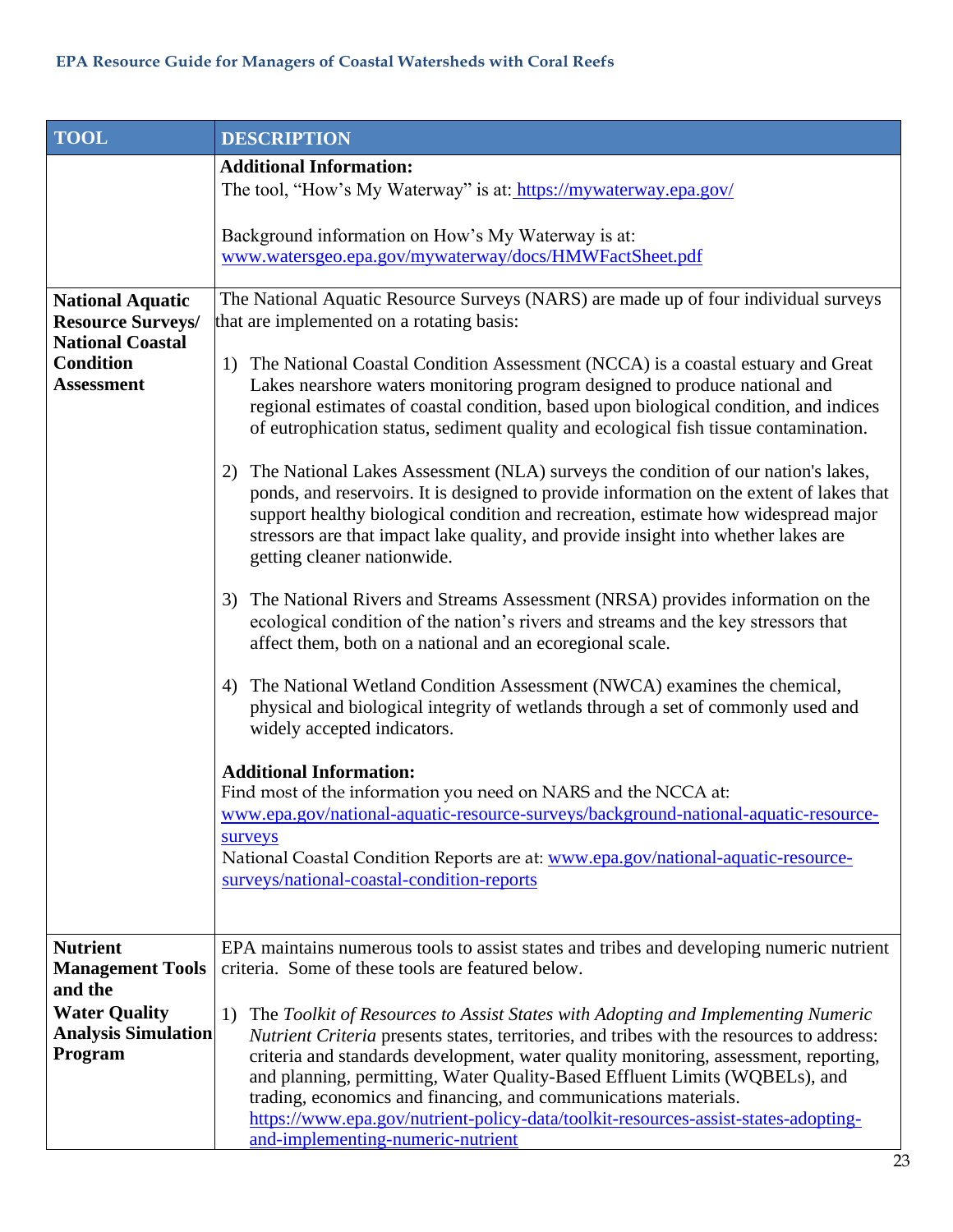<span id="page-23-0"></span>

| <b>TOOL</b>                                       | <b>DESCRIPTION</b>                                                                                                                                                                                                                                                                                                                                                                                                                                                                                                                                                                                                                                                                                                                                                                                                                                                                                                                                                                                                                                    |
|---------------------------------------------------|-------------------------------------------------------------------------------------------------------------------------------------------------------------------------------------------------------------------------------------------------------------------------------------------------------------------------------------------------------------------------------------------------------------------------------------------------------------------------------------------------------------------------------------------------------------------------------------------------------------------------------------------------------------------------------------------------------------------------------------------------------------------------------------------------------------------------------------------------------------------------------------------------------------------------------------------------------------------------------------------------------------------------------------------------------|
|                                                   | The Nitrogen and Phosphorus Data Access Tool (NPDAT) supports states, other<br>2)<br>partners, and stakeholders in their nitrogen and phosphorus analyses by providing<br>downloadable data layers and key information.<br>https://www.epa.gov/waterdata/epa-nitrogen-and-phosphorus-pollution-data-<br>access-<br>tool#:~:text=The%20EPA%20Nitrogen%20and%20Phosphorus,viewer%20and%20dat<br>a%20download%20tables.                                                                                                                                                                                                                                                                                                                                                                                                                                                                                                                                                                                                                                  |
|                                                   | Causal Analysis/Diagnosis Decision Information System (CADDIS) is an application<br>3)<br>to help scientists systematically evaluate the causes of harm to plants and animals in<br>aquatic habitats. CADDIS provides basic information on eight common causes of<br>biological impairment including excess nutrients. The tool enables states to pinpoint<br>causes of impairment and target remedial action. Information is at:<br>https://www.epa.gov/caddis                                                                                                                                                                                                                                                                                                                                                                                                                                                                                                                                                                                       |
|                                                   | Water Quality Analysis Simulation Program (WASP) is a model that helps users<br>4)<br>interpret and predict water quality responses to natural phenomena and man-made<br>pollution. WASP has been used to examine conditions of many water bodies for<br>excess nitrogen and phosphorus loading. Information on WASP is at:<br>https://www.epa.gov/ceam/water-quality-analysis-simulation-program-wasp                                                                                                                                                                                                                                                                                                                                                                                                                                                                                                                                                                                                                                                |
| <b>Plastics and Other</b><br><b>Marine Debris</b> | EPA's Trash Free Waters program (TFW) aims to reduce and prevent trash from entering<br>U.S. waters and the ocean. The environmental problem of trash in water has become an<br>issue of global importance. Trash is a pervasive pollutant in oceans, along coasts, and<br>throughout inland watersheds, causing aesthetic blight, ecological impacts, and public<br>health risks. The costs of dealing with aquatic trash, in terms of clean-up and impacts on<br>local economies, are severe. Trash in water causes direct impacts on animal life via<br>strangulation, ingestion, or other physical harm. Plastic trash does not degrade but rather<br>breaks into small particles called microplastics, which are widely distributed in surface<br>waters and sediments. Microplastics can convey persistent, bio-accumulative, and toxic<br>chemicals in the aquatic environment. There is growing concern about the potential for<br>micro-plastics and associated toxic chemicals to impact human health as they move<br>through the food web. |
|                                                   | TFW plays a unique role in helping states, municipalities, businesses, non-governmental<br>organizations, and concerned citizens work together to explore more effective ways to<br>reduce the amount of litter and packaging waste that enters the water. TFW supports and<br>brings together stakeholders to help identify collective actions in communities that<br>enhance trash prevention. The Trash Free Waters program has four focus areas: research,<br>international, public-private partnerships and regional strategies to support state and<br>community trash prevention programs. Through a holistic and strategic national approach<br>with a place-based trash prevention focus, TFW hopes to collaboratively problem-solve<br>the critical issue of trash in waterways.                                                                                                                                                                                                                                                            |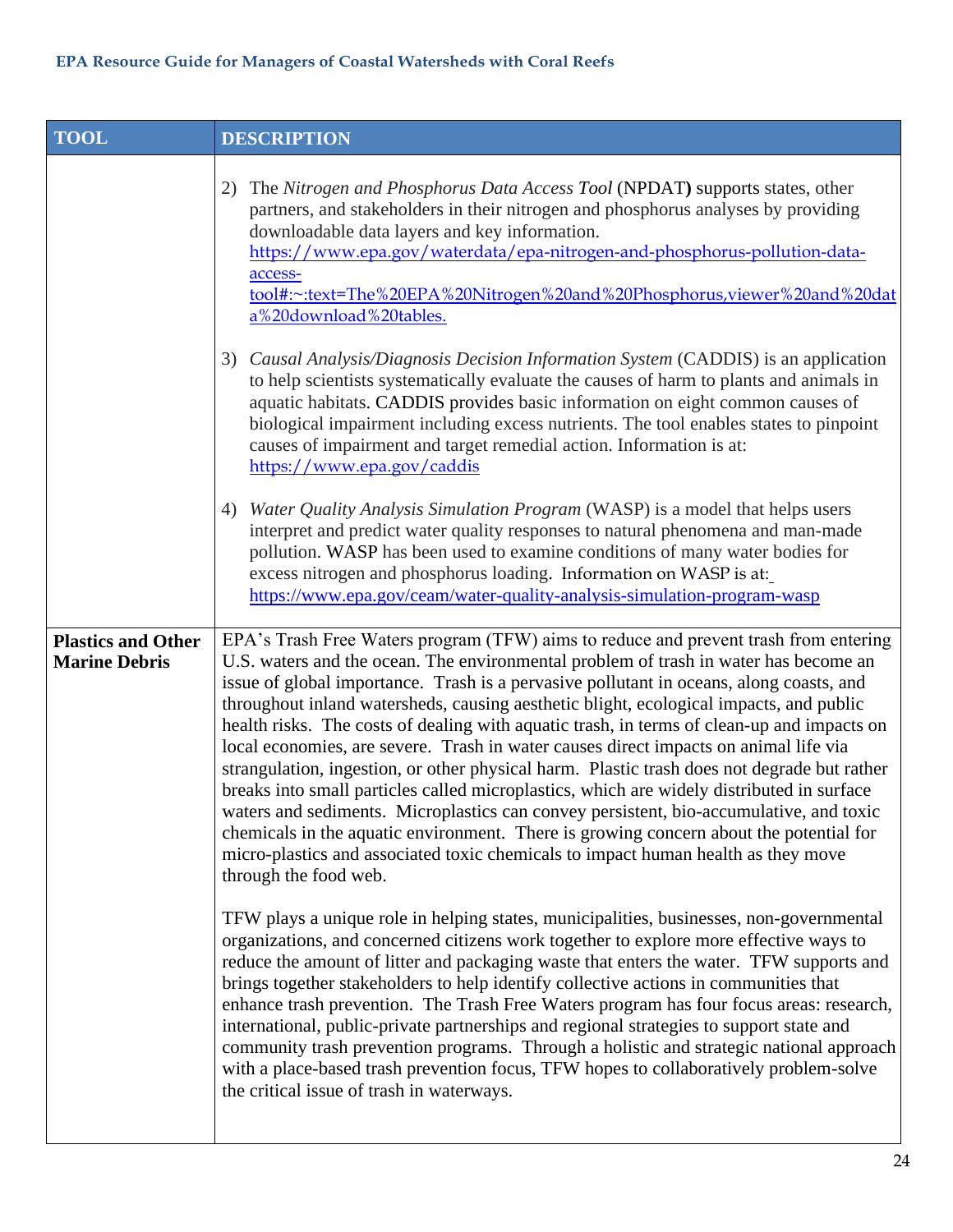<span id="page-24-0"></span>

| <b>TOOL</b>                                                   | <b>DESCRIPTION</b>                                                                                                                                                                                                                                                                                                                                                                                                                                                                                                                                          |
|---------------------------------------------------------------|-------------------------------------------------------------------------------------------------------------------------------------------------------------------------------------------------------------------------------------------------------------------------------------------------------------------------------------------------------------------------------------------------------------------------------------------------------------------------------------------------------------------------------------------------------------|
|                                                               | <b>Additional Information:</b><br>Case studies in prevention, control and reduction of marine debris, including removal of<br>abandoned and derelict vessels can be found at: https://www.epa.gov/trash-free-<br>waters/science-case-studies<br>General information about EPA's Trash Free Waters Program is at: www.epa.gov/trash-                                                                                                                                                                                                                         |
|                                                               | free-waters                                                                                                                                                                                                                                                                                                                                                                                                                                                                                                                                                 |
| <b>Tools to Evaluate</b><br>and Manage Beach<br><b>Health</b> | The resources below help state and local officials to monitor beach health and to make<br>decisions about when to issue an advisory or close beach due to unsafe environmental<br>conditions.                                                                                                                                                                                                                                                                                                                                                               |
|                                                               | Beach Sanitary Surveys: EPA has developed routine (e.g., daily, weekly) and<br>annual sanitary surveys for marine and freshwater beaches to help beach managers<br>and public health officials identify sources of beach water pollution, assess the<br>magnitude of pollution, and identify priority locations for water testing.<br>www.epa.gov/beach-tech/beach-sanitary-surveys                                                                                                                                                                         |
|                                                               | Beach monitoring and notification grants: This program provides more than \$9<br>million annually in grants to eligible states, territories, tribes, and local<br>governments to protect beachgoers from contaminated water at coastal beaches,<br>including the Great Lakes. Grant funds are used to develop and implement<br>programs to monitor bacteria levels in the water and notify the public when<br>conditions may be unsafe for swimming. www.epa.gov/beach-tech/beach-grants.                                                                   |
|                                                               | EPA provides technical resources about beaches. Those resources include a<br>Beach Advisory and Closing On-line Notification (BEACON) database that<br>provides longer-term data on beach water quality and beach advisories and<br>closures for coastal recreation waters and the Great Lakes. Current advisory<br>information can be obtained by contacting beach program contacts at:<br>www.epa.gov/beaches/state-territorial-tribal-and-epa-beach-program-contacts.<br>Technical resources are at: www.epa.gov/beach-tech.                             |
|                                                               | Laws and enforcement information that protects our oceans can be found at:<br>www.epa.gov/beach-tech/laws-protect-our-oceans<br>www.epa.gov/enforcement/water-enforcement<br>www.epa.gov/compliance/clean-water-act-cwa-compliance-monitoring                                                                                                                                                                                                                                                                                                               |
|                                                               | Recreational Water Quality Criteria: EPA issued its current ambient water quality<br>criteria recommendations for recreational waters in 2012 reflecting the latest<br>scientific knowledge, public comments, and external peer review. The criteria are<br>designed to protect the public from exposure to harmful levels of pathogens while<br>participating in water-contact activities such as swimming, wading, and surfing in<br>all water bodies designated for such recreational uses. www.epa.gov/wqc/2012-<br>recreational-water-quality-criteria |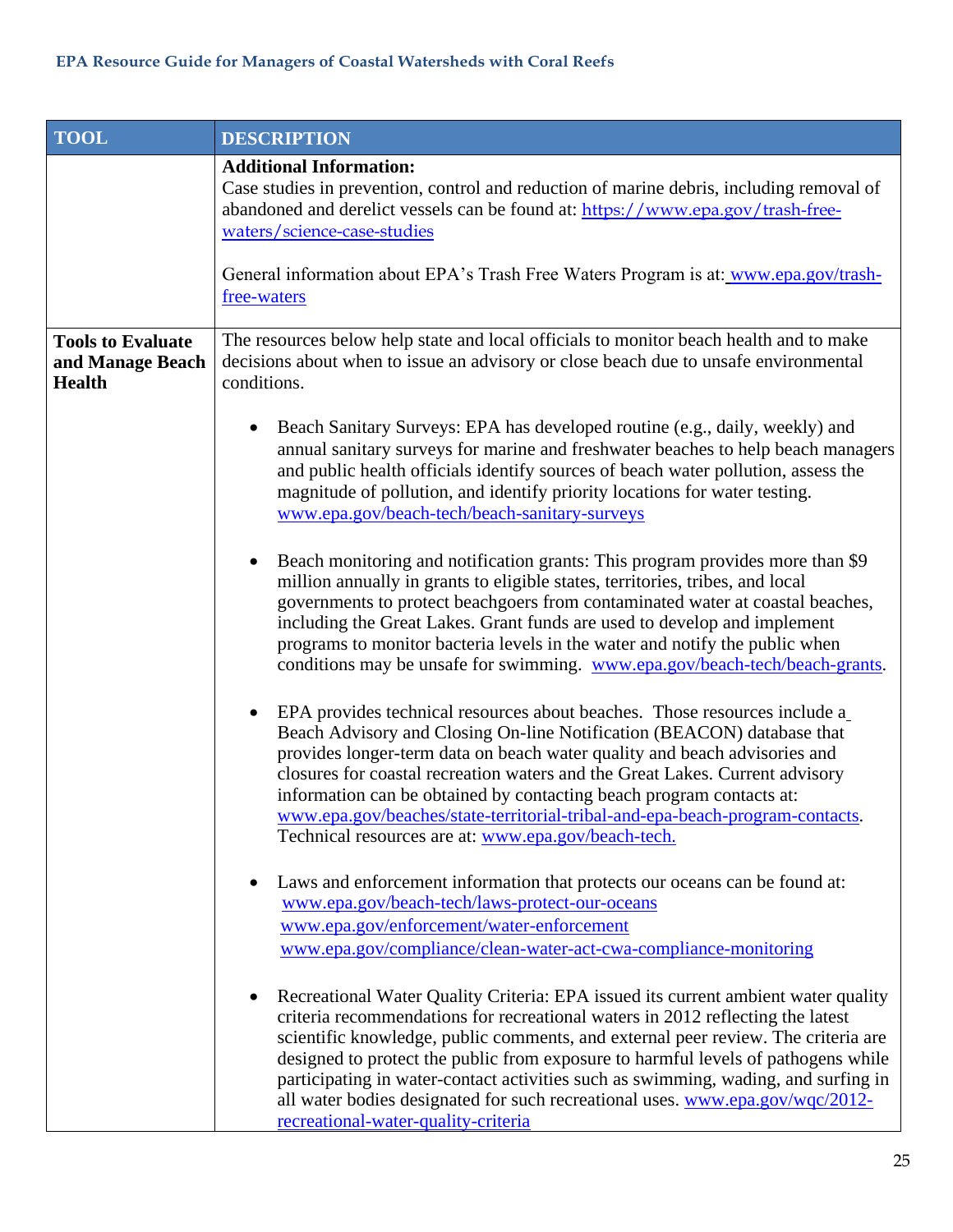<span id="page-25-1"></span><span id="page-25-0"></span>

| <b>TOOL</b>                                    | <b>DESCRIPTION</b>                                                                                                                                                                                                                                                                                                                                                                                                                                                                                                                                                                                                                                                                                                                                                             |
|------------------------------------------------|--------------------------------------------------------------------------------------------------------------------------------------------------------------------------------------------------------------------------------------------------------------------------------------------------------------------------------------------------------------------------------------------------------------------------------------------------------------------------------------------------------------------------------------------------------------------------------------------------------------------------------------------------------------------------------------------------------------------------------------------------------------------------------|
| <b>Urban Waters</b><br><b>Learning Network</b> | The Urban Waters Learning Network is a peer-to-peer Learning Network of people and<br>organizations that share practical on-the-ground experience to improve urban waterways<br>and revitalize the neighborhoods around them. The Network offers technical webinars, a<br>resource tool box, and an opportunity to post questions to experts to resolve water<br>protection and restoration issues. The Network is sponsored by EPA but managed by two<br>non-profit organizations, River Network and Groundwork USA. You don't need to be<br>working in a major urban area to benefit from the resources provided by the Network. To<br>join, go to: http://www.urbanwaterslearningnetwork.org/join/<br><b>Additional Information:</b><br>www.urbanwaterslearningnetwork.org/ |
| <b>WATERS</b><br><b>GeoViewer</b>              | The WATERS GeoViewer tool is an EPA GeoPlatform based web mapping application<br>that provides access to:<br>Spatial data sets stored in WATERS, such as National Hydrography Dataset Plus<br>(NHDPlus), EPA and Non-EPA Linked Data.<br>Watershed level reports containing both NHDPlus and Stream-Catchment dataset<br>$\bullet$<br>(StreamCat) information.<br>Linked Data information, along with hyperlinks to web reports containing<br>additional attribute information.<br>Interactive Upstream / Downstream Search capabilities supporting Linked Data<br>discovery.<br>Interactive Watershed Delineation.<br>$\bullet$<br>Underlying EPA GeoPlatform items that can be used to create other mapping<br>٠<br>applications.                                            |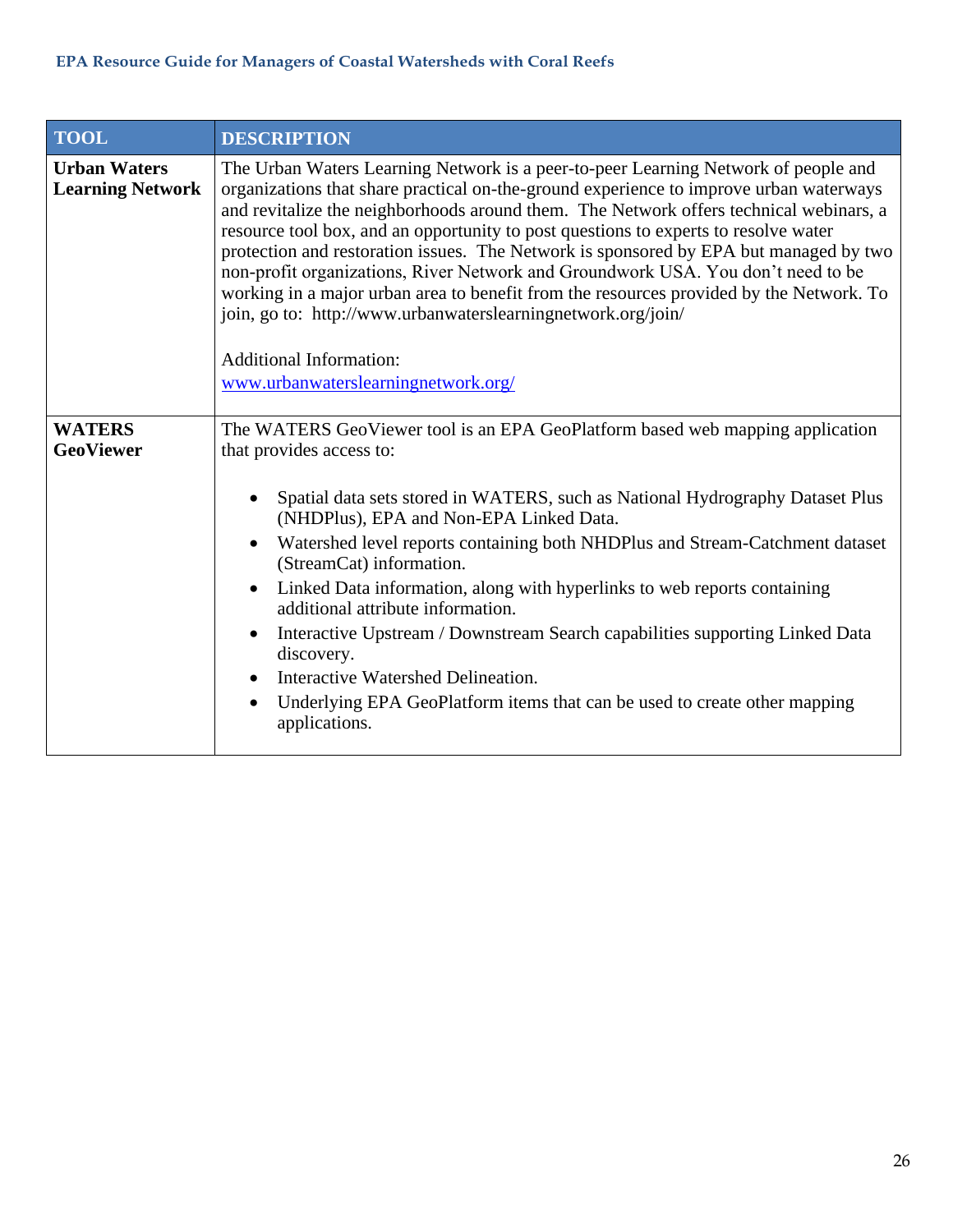# **Key Acronyms**

<span id="page-26-0"></span>

| <b>ACOE</b>      | Army Corps of Engineers                                           |
|------------------|-------------------------------------------------------------------|
| <b>ATTAINS</b>   | Assessment and Total Maximum Daily Load and Implementation System |
| <b>BCG</b>       | <b>Biological Condition Gradient</b>                              |
| <b>BEACON</b>    | Beach Advisory and Closing On-line NotiCfication                  |
| C-CAP            | <b>Coastal Change Analysis Program</b>                            |
| <b>CRE</b>       | <b>Climate Ready Estuaries</b>                                    |
| <b>CWA</b>       | Clean Water Act                                                   |
| <b>CWSRF</b>     | Clean Water State Revolving Fund                                  |
| <b>CZMA</b>      | <b>Coastal Zone Management Act</b>                                |
| <b>DOI</b>       | Department of Interior                                            |
| EA               | <b>Environmental Assessment</b>                                   |
| <b>EIS</b>       | <b>Environmental Impact Statement</b>                             |
| <b>HMW</b>       | How's My Waterway                                                 |
| <b>MPRSA</b>     | Marine Protection, Research, and Sanctuaries Act                  |
| <b>NARS</b>      | <b>National Aquatic Resource Surveys</b>                          |
| <b>NDZ</b>       | No Discharge Zone                                                 |
| <b>NEP</b>       | <b>National Estuary Programs</b>                                  |
| <b>NEPA</b>      | National Environmental Policy Act                                 |
| <b>NHDPlus</b>   | National Hydrography Dataset Plus                                 |
| <b>NOAA</b>      | National Ocean and Atmospheric Administration                     |
| <b>NPDES</b>     | National Pollutant Discharge Elimination System                   |
| <b>NWI</b>       | National Wetlands Inventory                                       |
| <b>RPT</b>       | <b>Recovery Potential Screening</b>                               |
| <b>StreamCat</b> | <b>Stream-Catchment dataset</b>                                   |
| <b>TFW</b>       | <b>Trash Free Waters</b>                                          |
| <b>TMDL</b>      | <b>Total Maximum Daily Load</b>                                   |
| <b>USDA</b>      | U.S. Department of Agriculture                                    |
| <b>USDOT</b>     | U.S. Department of Transportation                                 |
| <b>USCRTF</b>    | <b>U.S. Coral Reef Task Force</b>                                 |
| <b>USFWS</b>     | U.S. Fish and Wildlife Service                                    |
| <b>USGS</b>      | <b>U.S. Geological Survey</b>                                     |
| <b>WPDG</b>      | <b>Wetlands Program Development Grants</b>                        |
| <b>WASP</b>      | <b>Water Quality Analysis Simulation Program</b>                  |
| <b>WQSA</b>      | <b>Water Quality Standards Academy</b>                            |
| <b>WQX</b>       | Water Quality eXchange                                            |
|                  |                                                                   |